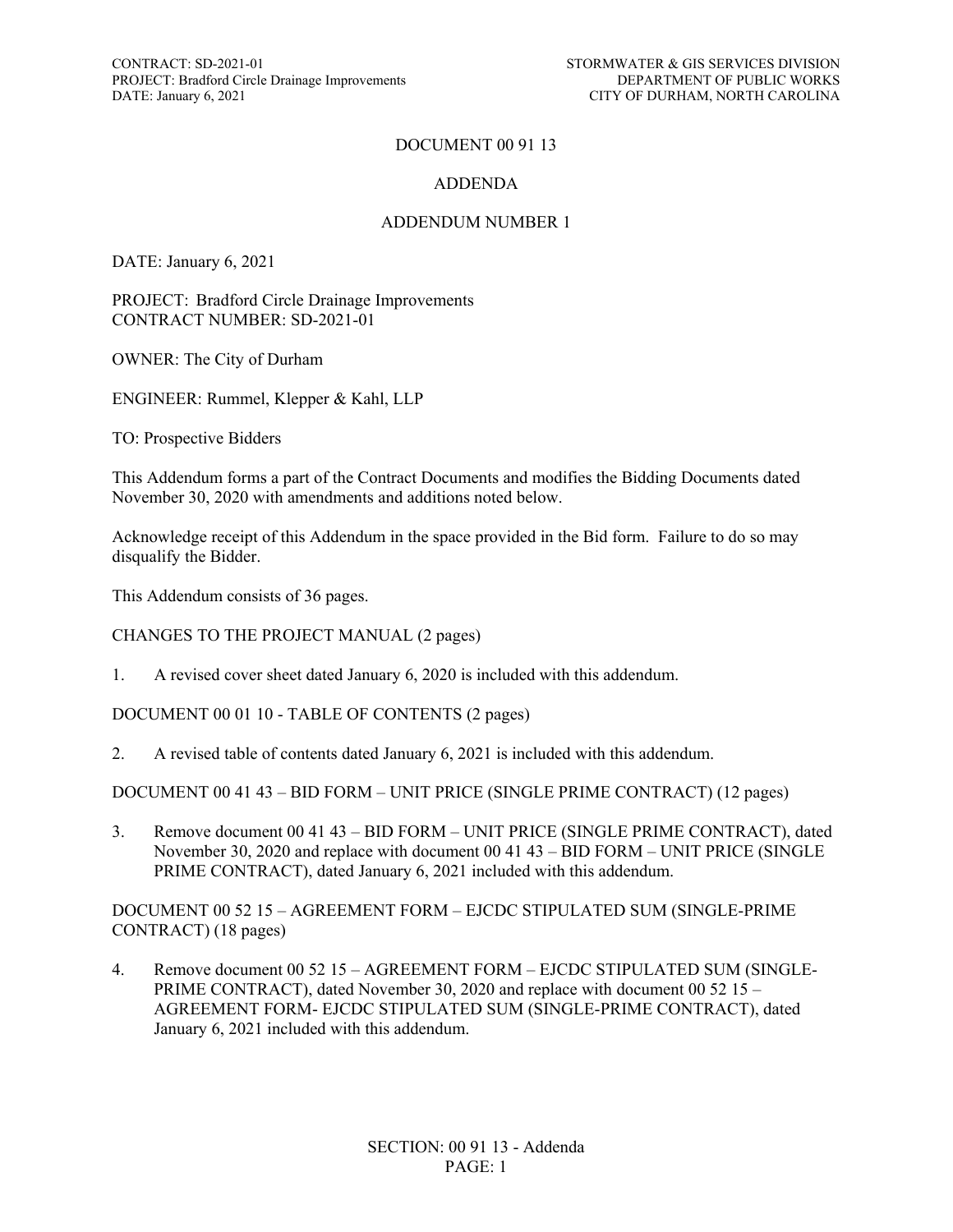#### REQUESTS FOR INFORMATION AND CLARIFICATION (1 pages)

- 5. Unit Price Work item A12 Unclassified Excavation
	- a. Under what pay item is the existing gravel roadway removal paid?
		- i. The gravel material removal was included in the unclassified excavation quantity, item A12. Existing Site material that is tested and determined to be suitable may be used for pipe bedding and as backfill for embankments and pipe trenches. Placing and compacting backfill material from on-site or off-site is incidental to the Work (NCDOT Standard Specifications 410).

END OF DOCUMENT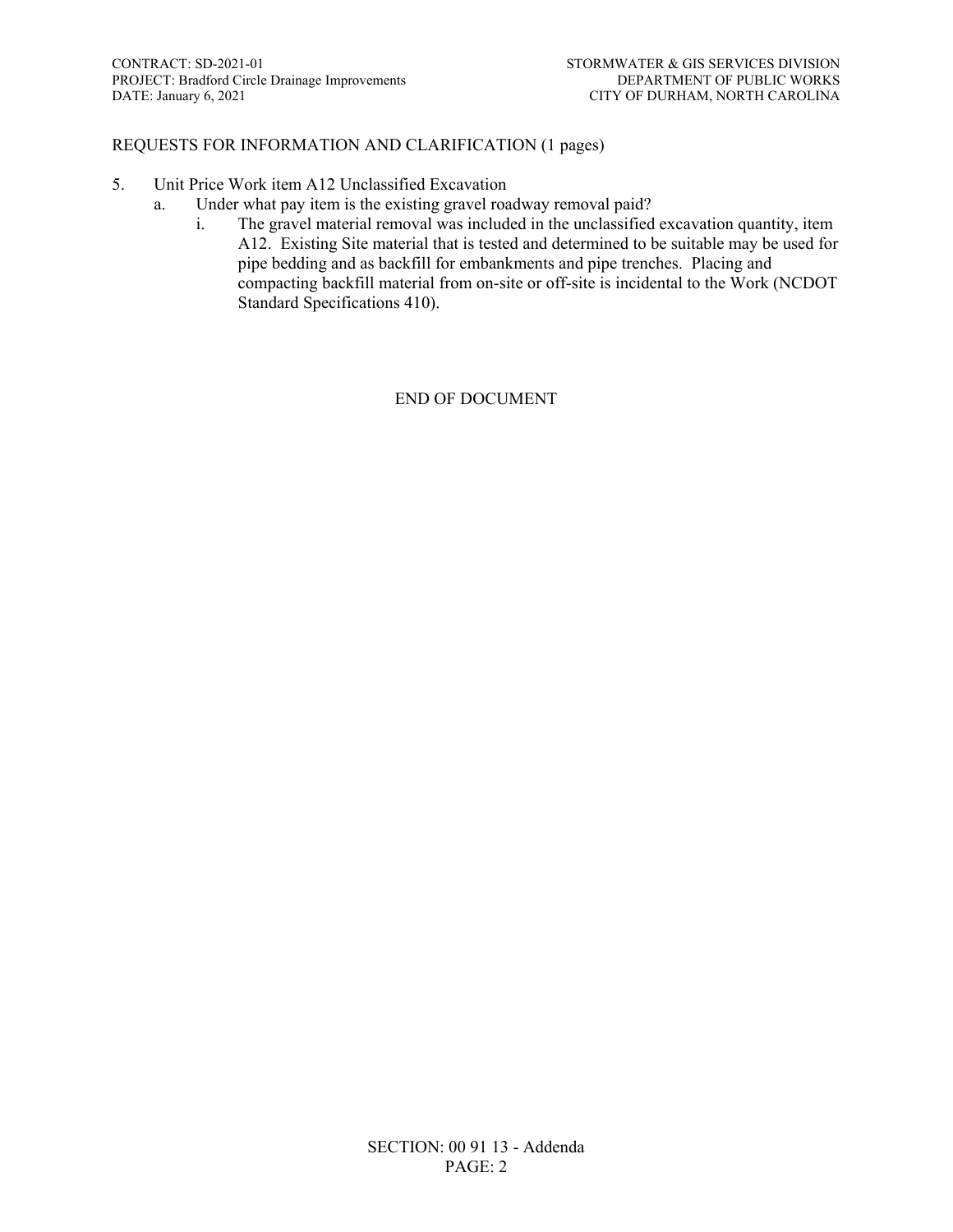# **CITY OF DURHAM**

# **PROJECT MANUAL**

## **INCLUDING**

# **BIDDING DOCUMENTS, CONTRACT DOCUMENTS, AND TECHNICAL SPECIFICATIONS**

**FOR**



# **CONTRACT: SD-2021-01 Issued: November 30, 2020 Revised: January 6, 2021**

**Project: Bradford Circle Drainage Improvements**

> **Stormwater & GIS Services Division Public Works Department 101 City Hall Plaza, Durham NC 27701**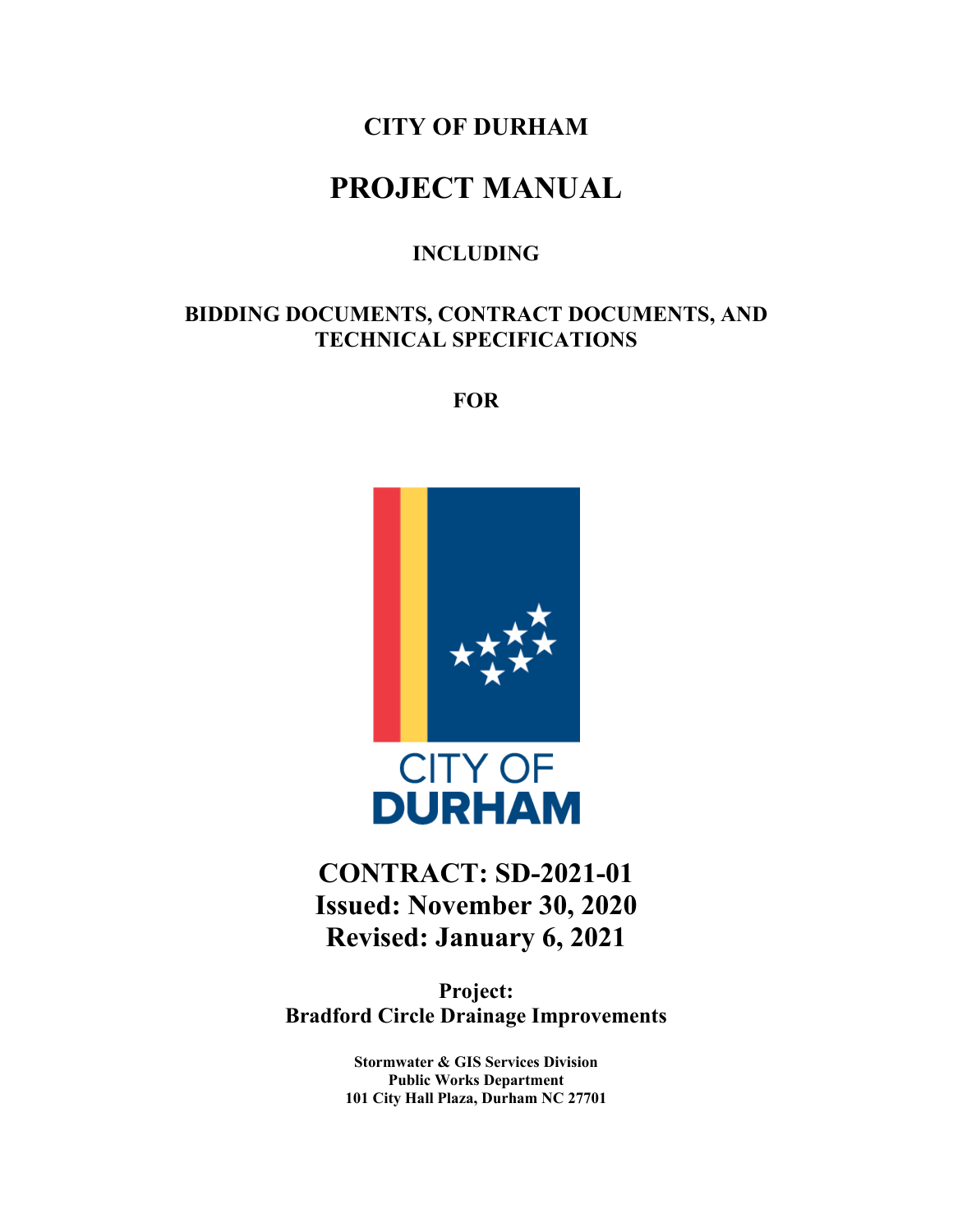# **CONTRACT: SD-2021-01**

**Issued: November 30, 2020 Revised: January 6, 2021**

**PROJECT: Bradford Circle Drainage Improvements**

> **STORMWATER & GIS SERVICES DIVISION PUBLIC WORKS DEPARTMENT CITY OF DURHAM NC**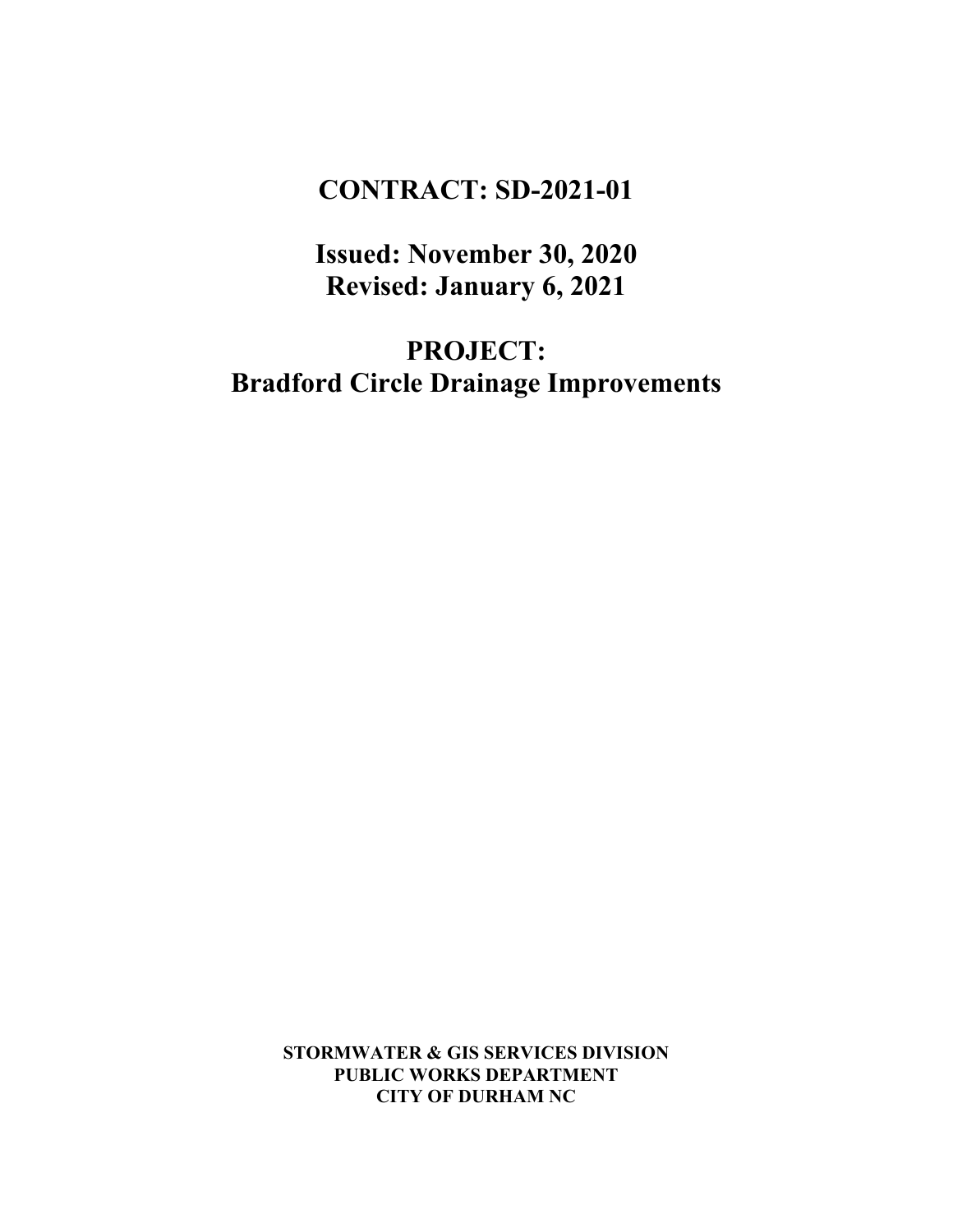#### DOCUMENT 00 01 10

#### TABLE OF CONTENTS

#### Section Title

#### PROCUREMENT AND CONTRACTION REQUIREMENTS GROUP DIVISION 00 - PROCUREMENT AND CONTRACTING REQUIREMENTS INTRODUCTORY INFORMATION 00 01 10 Table of Contents

# PROCUREMENT REQUIREMENTS

- 00 11 16 Invitation to Bid
- 00 21 15 Instructions to Bidders EJCDC
- 00 31 00 Available Project Information
- 00 41 43 Bid Form Unit Price (Single-Prime Contract)

#### CONTRACTING REQUIREMENTS

- 00 52 15 Agreement Form EJCDC Stipulated Sum (Single-Prime Contract)
- 00 72 15 General Conditions EJCDC Stipulated Sum (Single-Prime Contract)
- C-700 EJCDC Standard General Conditions of the Construction Contract

#### SPECIFICATIONS GROUP

#### GENERAL REQUIREMENTS SUBGROUP

- DIVISION 01 GENERAL REQUIREMENTS
- 01 10 00 Summary
- 01 20 00 Price and Payment Procedures
- 01 30 00 Administrative Requirements
- 01 33 00 Submittal Procedures

#### SITE AND INFRASTRUCTURE SUBGROUP

DIVISION 30 - MISCELLANEOUS

- 30 11 00 Project Special Provisions
- ADDENDA
- 00 91 13 Addendum Number 1 (January 6, 2021)

#### LIST OF APPENDICES

- Appendix A Underutilized Business Enterprises (UBE) Participation Goals
- Appendix B EBOP Construction Forms
- Appendix C UBE Subcontracting Reporting Forms
- Appendix D UBE Listing
- Appendix E Non-Collusion Affidavit Forms for Bidder and Subcontractor<br>Appendix F Bid Bond Forms
- **Bid Bond Forms**
- Appendix G Performance Bond and Payment Bond Forms
- Appendix H Reimbursable Sales and Use Tax Statement Forms
- Appendix I Contractor Safety Record Information
- Appendix J Project Information Sheet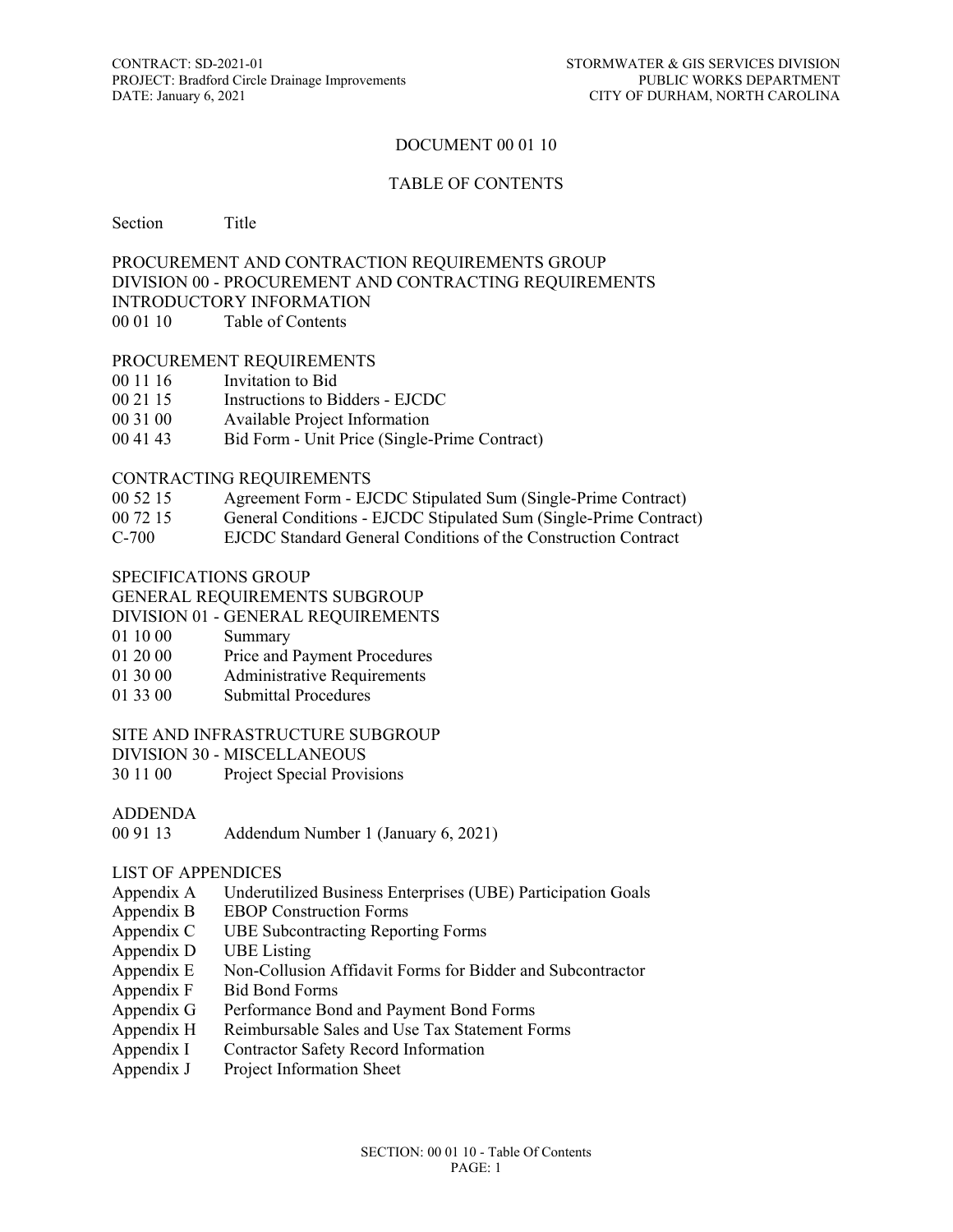Appendix K Covid-19 Work Plan

#### END OF SECTION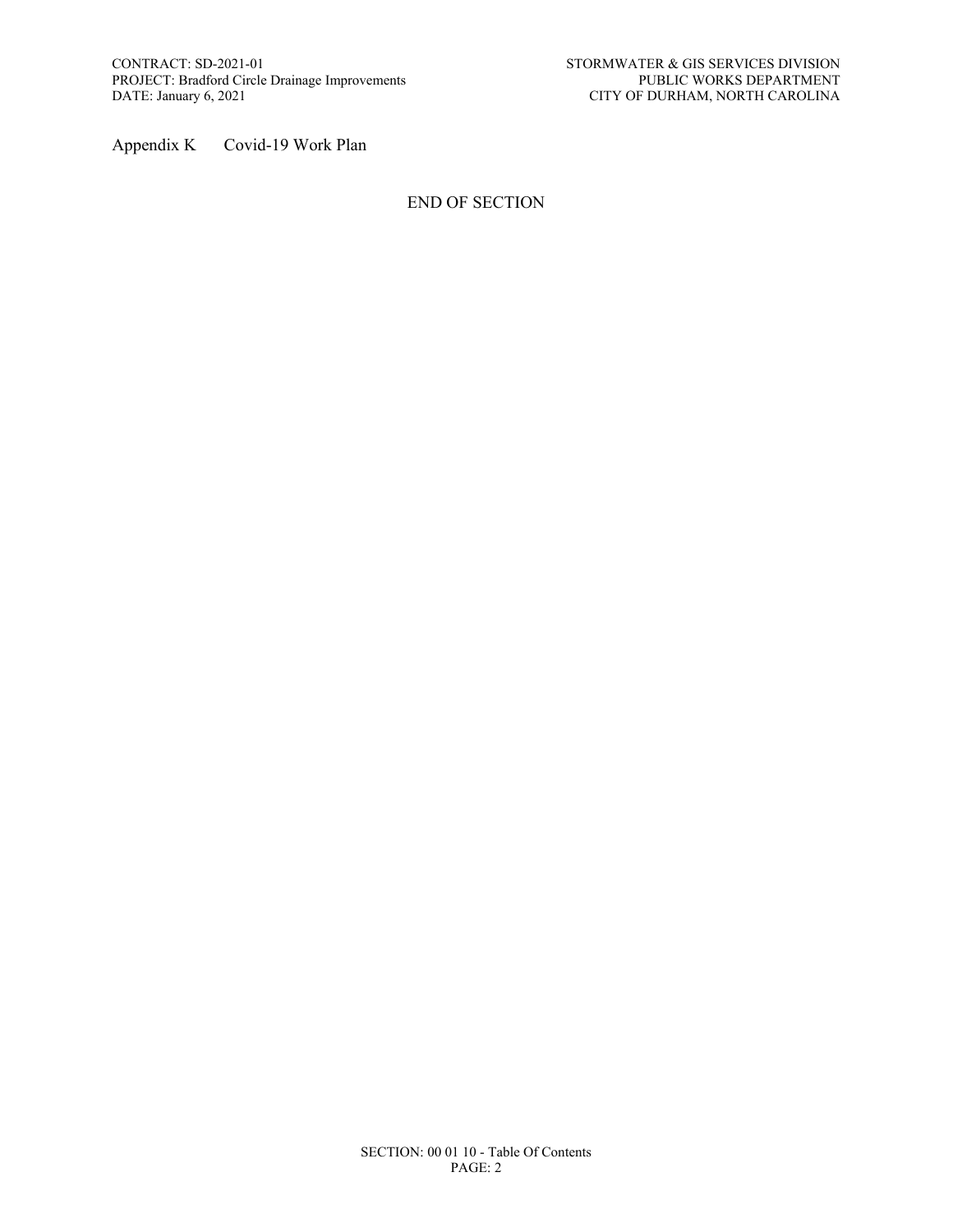#### DOCUMENT 00 41 43

#### BID FORM - UNIT PRICE (SINGLE-PRIME CONTRACT)

| To:                                                   | The City of Durham NC<br>c/o Antwon Williams, P.E.<br>101 City Hall Plaza<br>Durham NC 27701 |                                              |
|-------------------------------------------------------|----------------------------------------------------------------------------------------------|----------------------------------------------|
| Date:                                                 |                                                                                              |                                              |
| Contract:                                             | SD-2021-01                                                                                   |                                              |
| Project:                                              |                                                                                              | <b>Bradford Circle Drainage Improvements</b> |
| Sites:                                                |                                                                                              | Bradford Circle (ROW-154)                    |
| Name of Bidder:<br>Address of Bidder:                 |                                                                                              |                                              |
| Phone Number of Bidder:<br>Contact Person for Bidder: |                                                                                              |                                              |

Bidder's North Carolina General Contractor's License Number: .....................................................

Phone Number of Contact: .....................................................

#### 1. OFFER

The undersigned Bidder hereby declares that the names of all persons interested in this Bid as principals appear in the blank spaces hereinafter provided for such purpose, that this Bid is in all respects fair and without collusion, that the Bidder has examined the locations of the proposed Work, the Advertisement, the Instructions to Bidders, the Technical Specifications, UBE requirements of the Department of EO/EA of the City of Durham, the Contract Documents and bond forms, and the Drawings therein referred to and fully understands the same and agrees and accepts the terms and conditions thereof, that it is understood that the estimated quantities are approximate only and are given for the purpose of comparing Bids upon a uniform basis, and that said estimate shall in no way affect the unit prices for the Work.

The undersigned Bidder hereby agrees to furnish at the Bidder's cost the expense of all the necessary labor, tools, apparatus, machinery, equipment, transportation, and all other things which may be required to fully and properly perform all the terms, covenants, provisions, and agreements of the annexed Contract.

The undersigned hereby agrees to do said Work and furnish said materials as prescribed in the Contract Documents and Technical Specifications, and, according to the Drawings and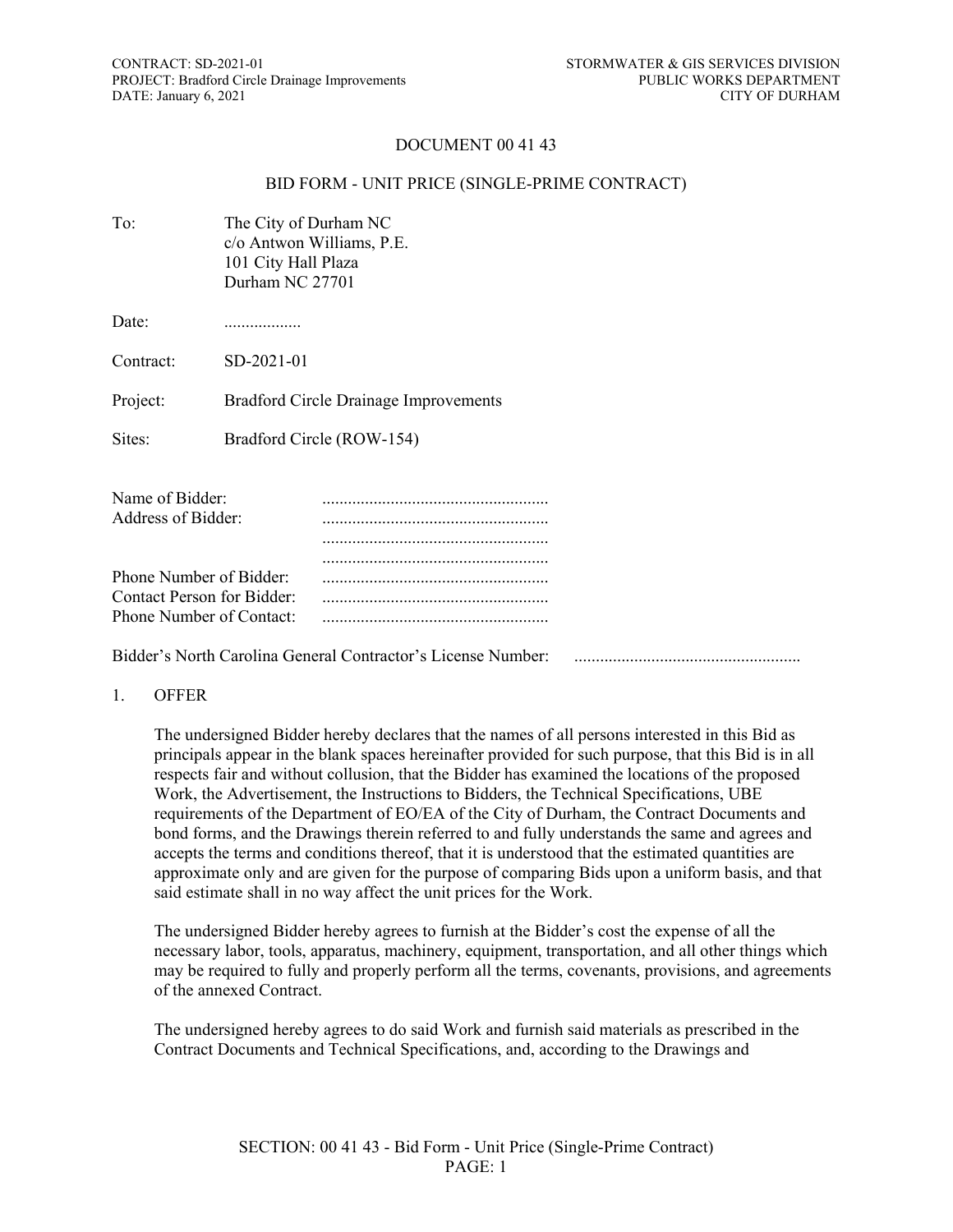requirements of the Engineer under said Contract Documents and Technical Specifications, in a first-class manner and to the best of the undersigned's ability at the following unit prices.

Having examined the Site of the Work and all matters referred to in the Instructions to Bidders and the Contract Documents prepared by the Engineer for the Project, we, the undersigned, hereby offer to enter into a Contract to perform the Work for the unit prices listed in this Bid form in lawful money of the United States of America.

We have included the Bid security as required by the Instruction to Bidders.

All applicable federal taxes are included and State of North Carolina taxes are excluded from the unit prices.

All Cash and Contingency Allowances described in Section 01 20 00 - Price and Payment Procedures are included in the Bid Prices.

#### 2. ACCEPTANCE

This offer shall be open to acceptance and is irrevocable, except as required by law, for ninety (90) days from the Bid opening date.

If this Bid is accepted by the City of Durham within the time period stated above, we will:

-Execute the Agreement within fifteen (15) days of receipt of Notice of Award.

-Furnish the required bonds within fifteen (15) days of receipt of Notice of Award.

-Commence Work within ten (10) days after written Notice to Proceed.

If this Bid is accepted within the time stated, and we fail to commence the Work or we fail to provide the required bonds, the Bid security shall be forfeited as damages to the City of Durham by reason of our failure, limited in amount to the lesser of the face value of the security deposit or the difference between this Bid and the Bid upon which a Contract is signed.

In the event our Bid is not accepted within the time stated above, the required security deposit will be returned to the undersigned, in accordance with the provisions of the Instructions to Bidders; unless a mutually satisfactory arrangement is made for its retention and validity for an extended period of time.

#### 3. CONTRACT TIME

If this Bid is accepted, we will:

-Complete the Work in 120 calendar days (4 calendar months) from Notice to Proceed.

#### 4. UNIT PRICES

Contract: SD-2021-01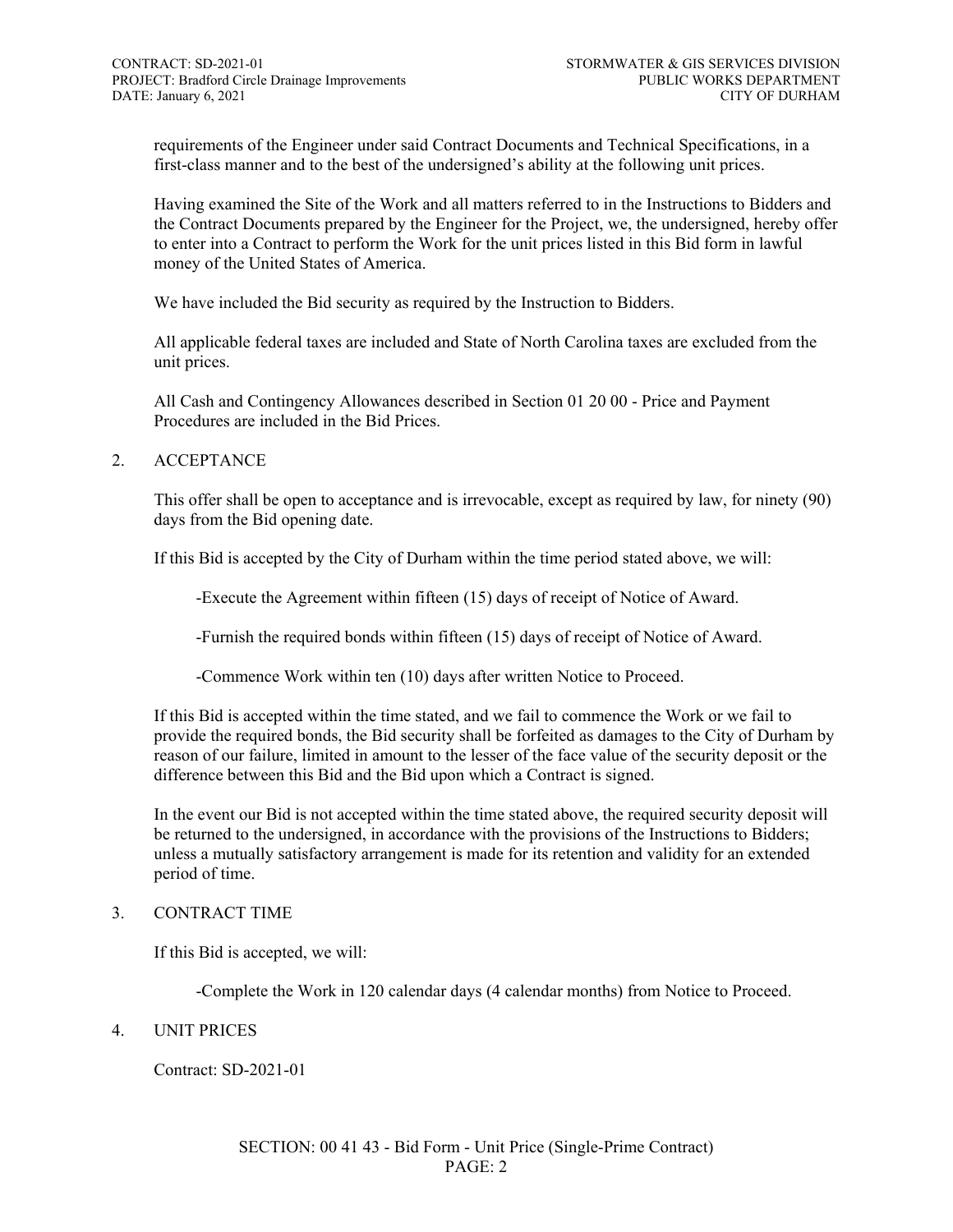Project: Bradford Circle Drainage Improvements

The following are unit prices for specific portions of the Work as listed. The unit price Bid for items in this Contract are for furnishing, installing all items of Work as indicated on the Drawings and Technical Specifications, complete, in place and accepted, per the City of Durham Standards and Specifications, North Carolina Department of Transportation (NCDOT) Standards and Specifications, and the North Carolina Department of Environment and Natural Resources (NCDENR) Erosion and Sediment Control Planning and Design Manual. The following is the list of unit prices:

| <b>Standard</b> |                      |                     |                                                             |                 |                 |                          |                   |
|-----------------|----------------------|---------------------|-------------------------------------------------------------|-----------------|-----------------|--------------------------|-------------------|
| No.             | Specification        | <b>Drawing</b>      | <b>Item Description</b>                                     |                 |                 | Unit Quantity Unit Price | <b>Item Value</b> |
|                 |                      |                     | Abandonment, Demolition, and Removal                        |                 |                 |                          |                   |
| A1              | NCDOT 200            | N/A                 | Select Tree Removal (4 to 8-inch diameter)                  | EA              | 2               |                          |                   |
| A2              | NCDOT 200            | N/A                 | Select Tree Removal (8.1 to 16-inch diameter)               | EA              | 3               |                          |                   |
| A <sub>3</sub>  | NCDOT 250            | N/A                 | Removal of Existing Asphalt Pavement                        | SY              | 185             |                          |                   |
| A4              | NCDOT 340            | N/A                 | Pipe Removal 12-inch HDPE (No earthwork Included)           | LF              | 17              |                          |                   |
| A5              | NCDOT 340            | N/A                 | Pipe Removal 15-inch (No earthwork Included)                | LF              | 61              |                          |                   |
| A <sub>6</sub>  | NCDOT 340            | N/A                 | Pipe Removal 24-inch                                        | LF              | 55              |                          |                   |
| A7              | <b>NCDOT 1530</b>    | N/A                 | Removal of Existing 8" PVC Sanitary Sewer                   | LF              | 18              |                          |                   |
| A8              | NCDOT 250            | N/A                 | Remove Concrete Driveway                                    | SY              | 20              |                          |                   |
| A9              | 301100               | N/A                 | Temporary Relocation of Mailbox and Street Signs            | EA              | $\overline{7}$  |                          |                   |
|                 |                      |                     | Subtotal for Abandonment, Demolition, and Removal           |                 |                 |                          |                   |
|                 |                      |                     | <b>Earthwork</b>                                            |                 |                 |                          |                   |
| A10             | NCDOT 225            | N/A                 | <b>Undercut Excavation</b>                                  | CY              | 55              |                          |                   |
| A11             | NCDOT 225            | N/A                 | Unsuitable Excavation                                       | <b>CY</b>       | $\overline{25}$ |                          |                   |
| A12             | NCDOT <sub>225</sub> | N/A                 | Unclassified Excavation                                     | <b>CY</b>       | 135             |                          |                   |
|                 | A13 NCDOT 410/1016   | N/A                 | Select Backfill Material (Class II)                         | <b>CY</b>       | 55              |                          |                   |
|                 |                      |                     | <b>Subtotal for Earthwork</b>                               |                 |                 |                          |                   |
|                 |                      |                     | Soil Erosion and Sediment Control                           |                 |                 |                          |                   |
| A14             | NCDOT 876            | N/A                 | Rip Rap, Class 1                                            | <b>TN</b>       | 10              |                          |                   |
|                 | A15 NCDOT 876/1056   | N/A                 | Geotextile for Drainage (Type 2)                            | SY              | 30              |                          |                   |
| A16             | <b>NCDOT 1056</b>    | N/A                 | Geotextile for Pervious Pavement                            | SY              | 100             |                          |                   |
| A17             | <b>NCDOT 1605</b>    | NCDOT 1605.01       | <b>Temporary Silt Fence</b>                                 | LF              | 580             |                          |                   |
| A18             | <b>NCDOT 1606</b>    | NCDOT 1606.01       | Silt Fence Outlet (Special Sediment Fence)                  | EA              | 4               |                          |                   |
| A19             | <b>NCDOT 1607</b>    | NCDOT 1607.01       | <b>Construction Entrance</b>                                | EA              | $\overline{2}$  |                          |                   |
| A20             | <b>NCDOT 1607</b>    | NCDOT 1607.01       | Temporary Concrete Washout                                  | EA              | $\mathbf{1}$    |                          |                   |
| A21             | <b>NCDOT 1660</b>    | N/A                 | Seeding and Mulching                                        | <b>AC</b>       | 0.5             |                          |                   |
| A22             | <b>NCDOT 1631</b>    | NCDOT 1631.01       | <b>Erosion Control Matting</b>                              | SY              | 200             |                          |                   |
| A23             | <b>NCDOT 1632</b>    | NCDOT 1635.03       | <b>Inlet Protection</b>                                     | EA              | 4               |                          |                   |
| A24             | <b>NCDOT 1635</b>    | NCDOT 1635.02       | Rock Pipe Inlet Sediment Trap Type B                        | EA              | 3               |                          |                   |
|                 |                      |                     | <b>Subtotal for Soil Erosion and Sediment Control</b>       |                 |                 |                          |                   |
|                 |                      |                     | <b>Traffic Control</b>                                      |                 |                 |                          |                   |
| A25             | <b>NCDOT 1110</b>    | N/A                 | Work Zone Signs (Stationary)                                | EA              | $\mathbf{1}$    |                          |                   |
| A26             | 301100               | N/A                 | Traffic Control (Furnish, Install, and Maintain)            | EA              | $\overline{1}$  |                          |                   |
|                 |                      |                     | <b>Subtotal for Traffic Control</b>                         |                 |                 |                          |                   |
|                 |                      |                     | Paving                                                      |                 |                 |                          |                   |
| A27             | NCDOT 610            | N/A                 | Asphalt Concrete Surface Course, Type S9.5A (1-inch)        | TN              | 27              |                          |                   |
| A28             | NCDOT 610            | N/A                 | Asphalt Concrete Surface Course, Type S9.5A (1.5-inch)      | <b>TN</b>       | 40              |                          |                   |
|                 | NCDOT 610            | N/A                 |                                                             |                 |                 |                          |                   |
| A29             |                      |                     | Asphalt Concrete Surface Course, Type B25.0C                | <b>TN</b>       | 660             |                          |                   |
| A30             | NCDOT 520            | N/A                 | #57 Stone                                                   | <b>TN</b>       | 200             |                          |                   |
| A31             | NCDOT 520            | N/A                 | #8 Choking Stone                                            | <b>TN</b>       | 43              |                          |                   |
| A32             | 301100               | N/A                 | Pervious Concrete Pavement                                  | <b>CY</b>       | 103             |                          |                   |
| A33             | 301100               | N/A                 | <b>Concrete Baffles</b>                                     | $\overline{LF}$ | 170             |                          |                   |
| A34             | 301100               | N/A                 | <b>Obsevation Wells</b>                                     | EA              | 3               |                          |                   |
| A35             | NCDOT 846            | <b>NCDOT 846.01</b> | 2-foot Concrete Curb and Gutter                             | LF              | 670             |                          |                   |
| A36             | NCDOT 848            | <b>NCDOT 848.01</b> | 4-inch Concrete Sidewalk                                    | SY              | 137             |                          |                   |
| A37             | NCDOT 848            | CoD SSD             | Concrete Wheelchair Ramps City Detail No. 405.08            | EA              | 3               |                          |                   |
| A38             | NCDOT 848            | <b>CoD SSD</b>      | 6-inch Concrete Driveway City Detail No. ST-9.0 and ST-10.0 | SY              | 215             |                          |                   |
|                 |                      |                     | <b>Subtotal for Paving</b>                                  |                 |                 |                          |                   |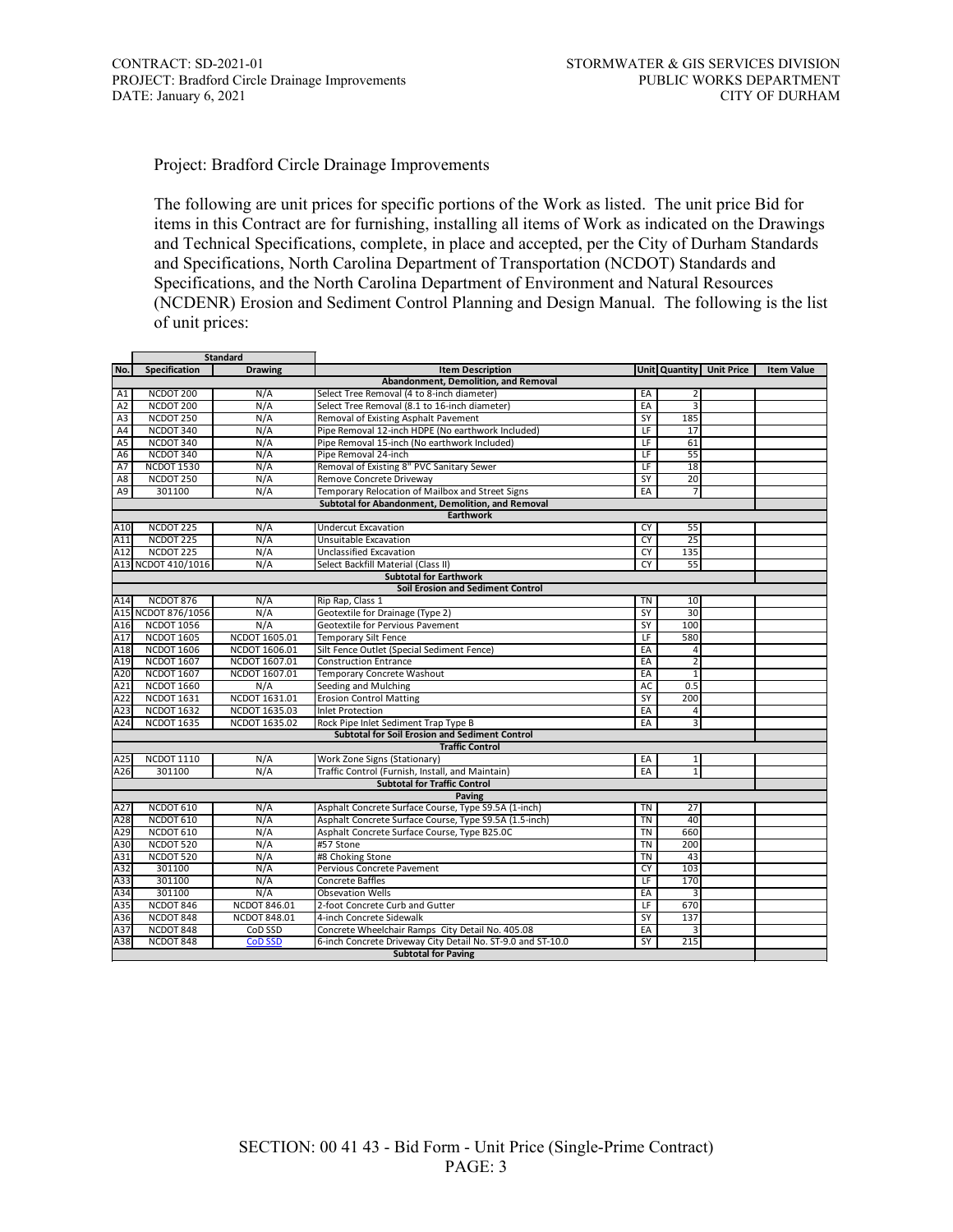#### CONTRACT: SD-2021-01 STORMWATER & GIS SERVICES DIVISION PROJECT: Bradford Circle Drainage Improvements PUBLIC WORKS DEPARTMENT<br>DATE: January 6, 2021 CITY OF DURHAM DATE: January 6, 2021

|      |                   |                     | <b>Storm Drainage</b>                                           |                          |                |             |             |
|------|-------------------|---------------------|-----------------------------------------------------------------|--------------------------|----------------|-------------|-------------|
| A39  | NCDOT 840         | N/A                 | <b>Drainage Structures</b>                                      | EA                       | 10             |             |             |
| A40  | NCDOT 310         | NCDOT 300.01        | 15-inch R.C. Pipe Culverts, Class III (5.1 to 11-feet)          | LF                       | 55             |             |             |
| A41  | NCDOT 310         | NCDOT 300.01        | 18-inch R.C. Pipe Culverts, Class III (0 to 5-feet)             | LF.                      | 49             |             |             |
| A42  | NCDOT 310         | NCDOT 300.01        | 24-inch R.C. Pipe Culverts, Class III (5.1 to 11-feet)          | LF                       | 234            |             |             |
| A43  | NCDOT 310         | NCDOT 300.01        | 30-inch R.C. Pipe Culverts, Class III (5.1 to 11-feet)          | E                        | 257            |             |             |
| A44  | NCDOT 310         | NCDOT 300.01        | 36-inch R.C. Pipe Culverts, Class III (5.1 to 11-feet)          | LF                       | 40             |             |             |
| A45  | NCDOT 815         | N/A                 | 6-inch SCH 40 PVC Perforated Pipe                               | LF                       | 580            |             |             |
| A46  | NCDOT 815         | N/A                 | 6-inch SCH 40 PVC                                               | $\overline{LF}$          | 40             |             |             |
| A47  | 301100            | N/A                 | Cleanouts                                                       | EA                       | 9              |             |             |
| A48  | NCDOT 838         | <b>NCDOT 838.01</b> | Headwall                                                        | EA                       | $\mathcal{P}$  |             |             |
| A49  | NCDOT 300         |                     | Pipe Bedding                                                    | <b>TN</b>                | 84             |             |             |
| A50  | NCDOT 840         |                     | Pipe Plug                                                       | <b>CY</b>                | $\overline{2}$ |             |             |
|      |                   |                     | <b>Subtotal for Storm Drainage</b>                              |                          |                |             |             |
|      |                   |                     | <b>Utilities</b>                                                |                          |                |             |             |
| A51  | <b>NCDOT 1520</b> | N/A                 | 8-inch Sanitary Gravity Sewer (DIP)                             | $\overline{\mathsf{LF}}$ | 18             |             |             |
| A52  | <b>NCDOT 1540</b> | N/A                 | 16-inch Encasement Pipe (Steel)                                 | $\overline{LF}$          | 12             |             |             |
| A53  | 301100            | N/A                 | Relocate Sanitary Sewer Service                                 | EA                       | 3              |             |             |
| A54  | NCDOT 858         | N/A                 | Adjustment of Meter Boxes or Valve Boxes                        | EA                       | $\mathbf{1}$   |             |             |
| A54A | City Spec. 331213 | City Detail 516.01  | Water Service and Meter Relocation                              | EA                       | 5              |             |             |
| A55  | NCDOT 858         | N/A                 | <b>Adjustment of Manholes</b>                                   | EA                       | $\overline{2}$ |             |             |
|      |                   |                     | <b>Subtotal for Utilities</b>                                   |                          |                |             |             |
|      |                   |                     | <b>Miscellaneous</b>                                            |                          |                |             |             |
| A56  | 301100            | N/A                 | <b>Construction Surveying</b>                                   | LS                       | 1              |             |             |
| A57  | <b>NCDOT 1660</b> | N/A                 | Sweet Bay Magnolia (1.5" Cal.)                                  | EA                       | 4              |             |             |
| A58  | <b>NCDOT 1660</b> | N/A                 | Eastern Redbud (1.5" Cal.)                                      | EA                       | 10             |             |             |
| A59  | <b>NCDOT 1660</b> | N/A                 | 3 inch Triple Shredded Hardword Mulch                           | <b>CY</b>                | 5              |             |             |
| A60  | <b>NCDOT 1660</b> | N/A                 | Landscaping Topsoil (4 inch Depth) and Soil Amendments          | CY                       | 10             |             |             |
| A61  | <b>NCDOT 1660</b> | N/A                 | Other Topsoil (4 inch Depth) and Soil Amendments                | <b>CY</b>                | 195            |             |             |
| A62  | 301100            |                     | Testing and Inspections Allowance                               | LS                       |                | \$10,000.00 | \$10,000.00 |
| A63  | 301100            | N/A                 | As Builts and Videos                                            | EA                       |                |             |             |
| A60  | NCDOT 800         | N/A                 | Mobilization (Single Large Project) 10% of total for SD-2020-01 | LS                       | $\mathbf{1}$   |             |             |
|      |                   |                     | <b>Subtotal for Miscellaneous</b>                               |                          |                |             |             |
|      |                   |                     | <b>Total for SD-2021-01</b>                                     |                          |                |             |             |

We agree to diligently perform the Work in accordance with all Contract Documents, to complete such Work within the period as outlined in the Contract, and to begin Work within ten (10) days after receipt of the Notice to Proceed from the Engineer.

#### 5. ADDENDA

The following Addenda have been received. The modifications to the Bidding Documents noted below have been considered and all costs are included in the Bid.

| Addendum No.: , Dated: | Addendum No.: , Dated: |  |
|------------------------|------------------------|--|
| Addendum No.: , Dated: | Addendum No.: , Dated: |  |
| Addendum No.: , Dated: | Addendum No.: , Dated: |  |

#### 6. APPENDICES

The following Documents shall be submitted to the Issuing Office within five (5) days after the Bid opening:

- 1. EBOP Construction Form (E-105) Statement of Intent to Perform as Subcontractor
- 2. Non-Collusion Affidavits of all Subcontractors (see Appendix E for blank affidavits)

The following information is included with Bid submission: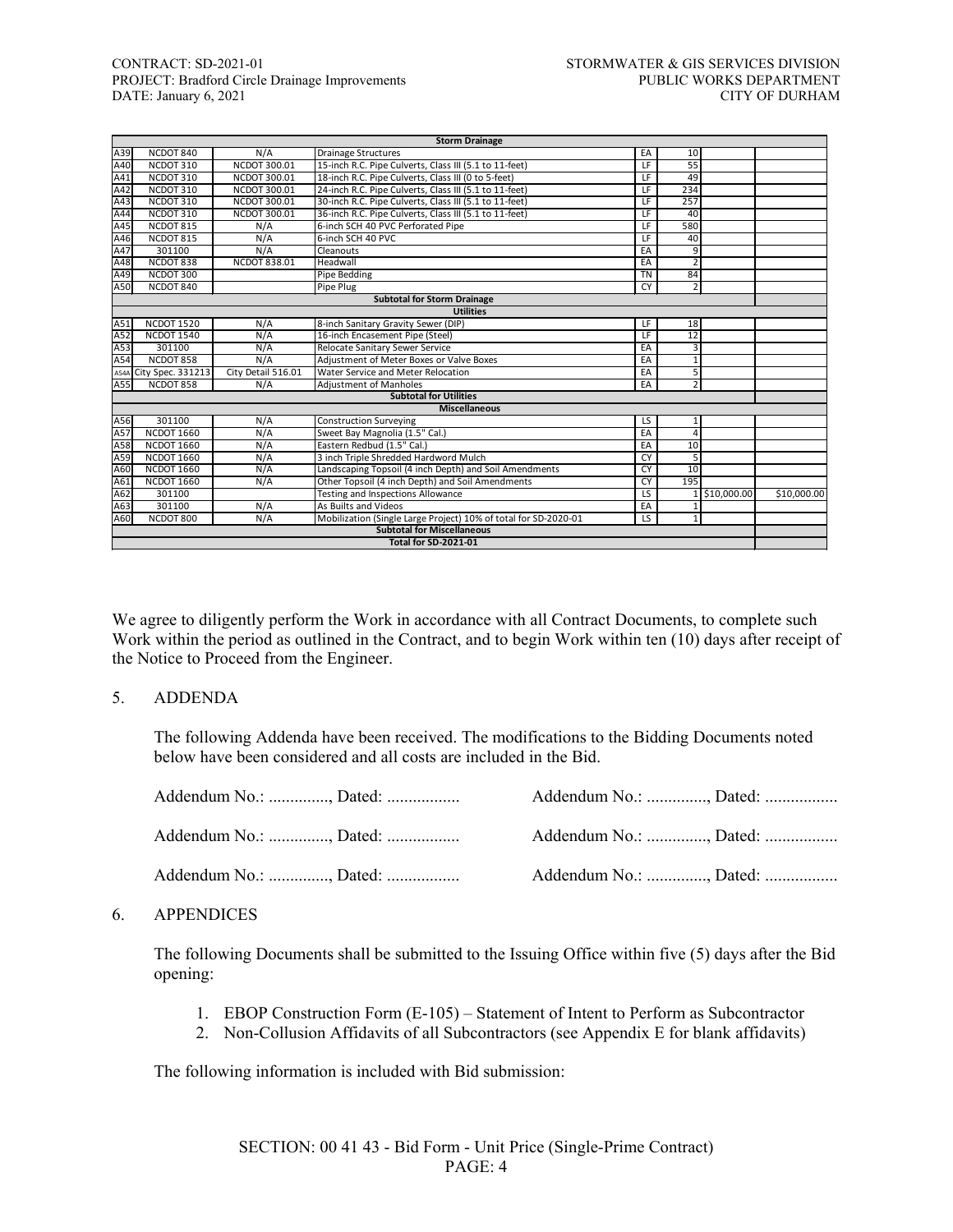- 1. Bid Form
- 2. EBOP Construction Forms (see Appendix B)
- 3. Non-Collusion Affidavit of Bidder (see Appendix E for blank affidavits)
- 4. Bid Security (see Appendix F for blank Bid bond forms)
- 5. List of Contractor Equipment and Personnel
- 6. List of N.C. Division of Water Resources Violations
- 7. Contractor Safety Record Information
- 8. Project Information Sheets

#### 7. CONTRACTOR EXPERIENCE

The undersigned Contractor has regularly engaged in contract work of this class for ……….. years, and has executed the following work as principal(s):

………………………………………………………………………………………………………… ………………………………………………………………………………………………………… ………………………………………………………………………………………………………… ………………………………………………………………………………………………………… …………………………………………………………………………………………………………

List of Contractor's personnel experienced to do this Work including and designating the Superintendent to be in charge of this Work showing the length of their varied experience with this particular Work. The list shall not include Subcontractor personnel.

| Name | Experience | Name | Experience |
|------|------------|------|------------|
|      | .          |      | .          |
|      | .          |      | .          |
|      | .          |      | .          |
|      | .          |      | .          |
|      | .          |      | .          |

List of Contractor's equipment in good condition and suitable for completion of this Contract. Contractor must be able to demonstrate ownership of all equipment necessary to complete all portions of the Contract. The list shall not include Subcontractor equipment.

…………………………………………. ………………………………………….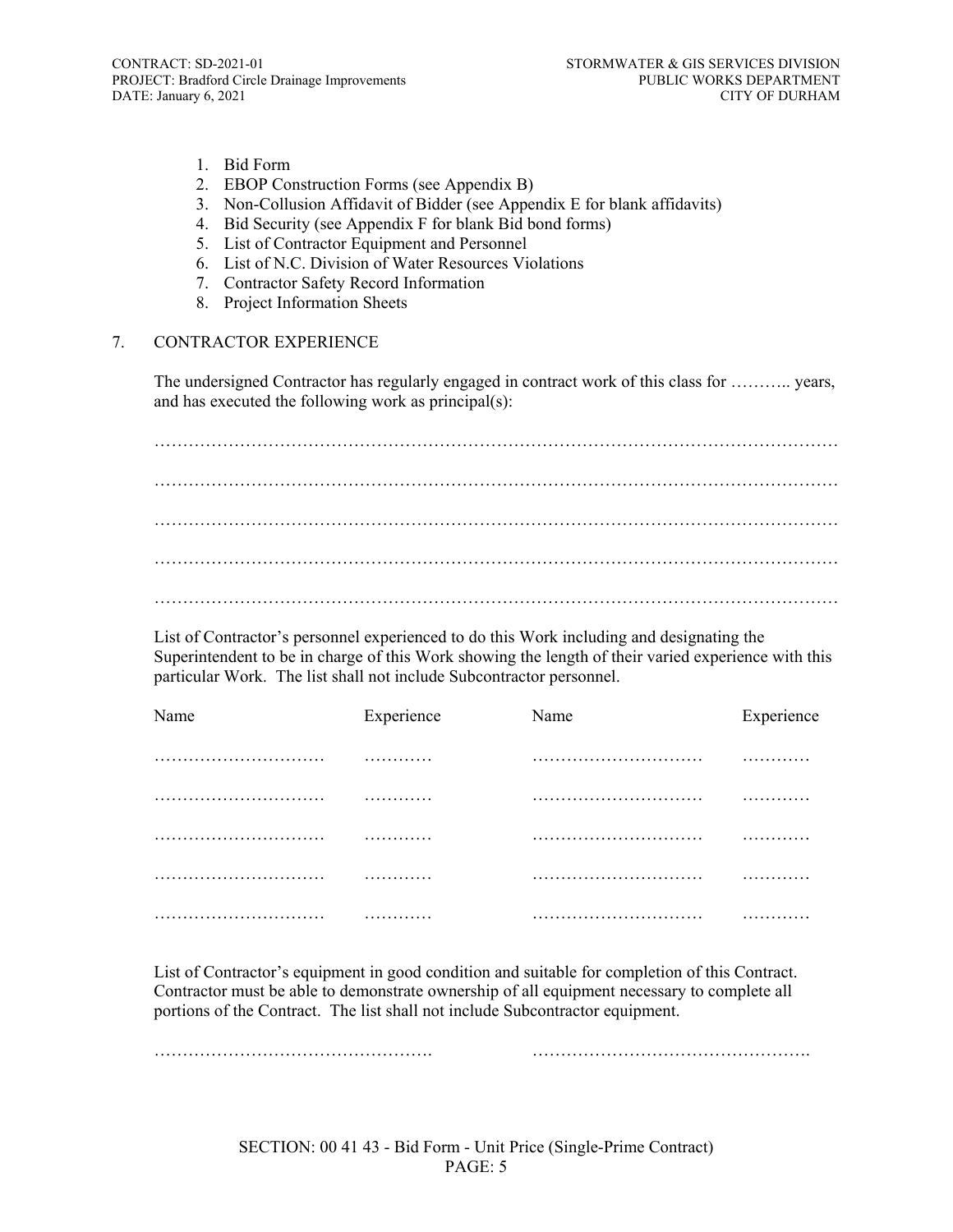### **Please attach additional sheets as necessary to complete the items above.**

9. LIST OF N.C. DIVISION OF WATER RESOURCES VIOLATIONS

The undersigned Contractor has received no N.C. Division of Water Resources violations within the past years (YES or NO). If NO, list the violations below and provide an explanation of each violation and how it was addressed.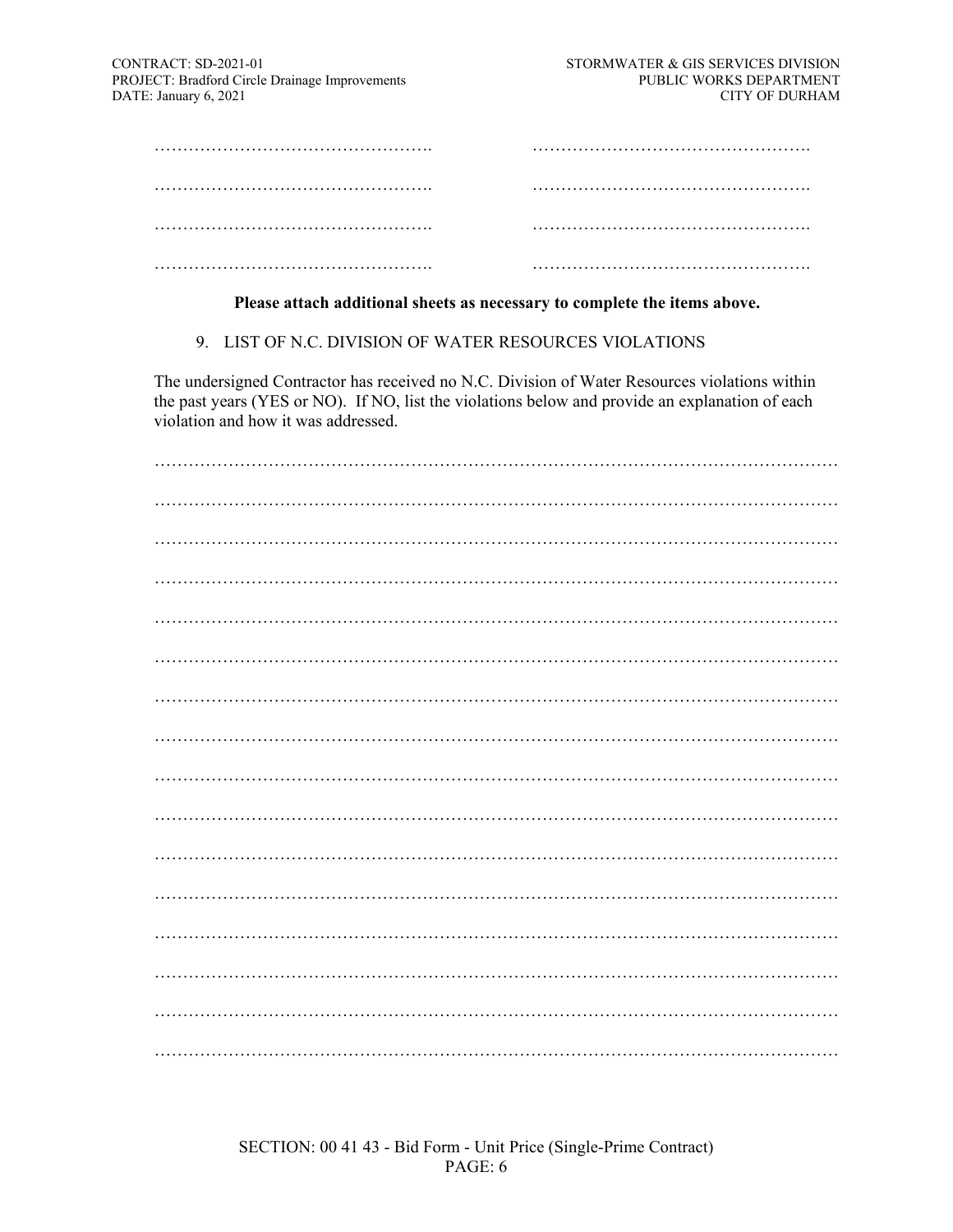………………………………………………………………………………………………………… ………………………………………………………………………………………………………… ………………………………………………………………………………………………………… …………………………………………………………………………………………………………

#### **Please attach additional sheets as necessary to complete the item above.**

9. BID FORM SIGNATURES

Refer to Document 00 21 15 for specific Bid form signature requirements for corporations, partnerships, limited liability companies, individuals, or sole proprietorships.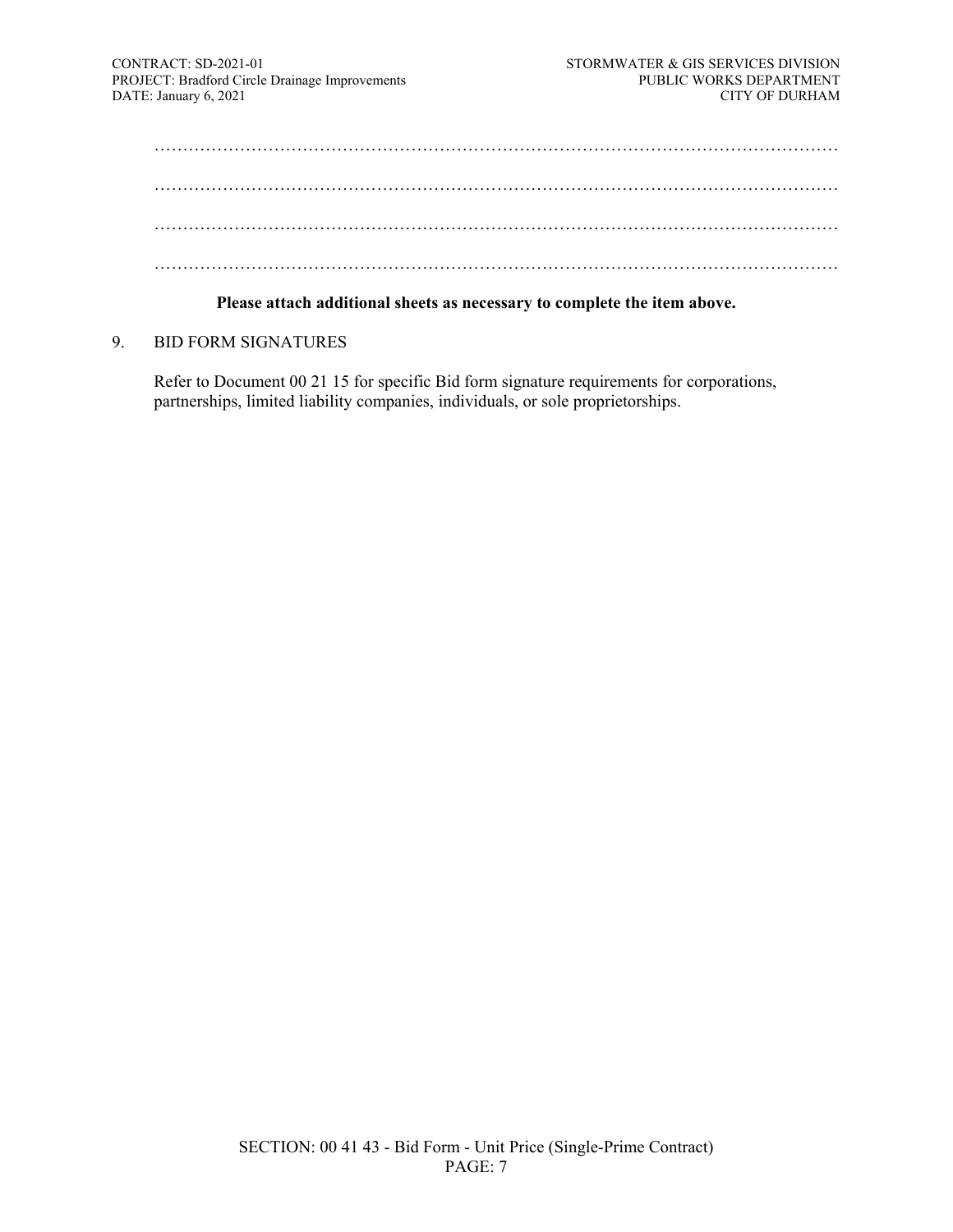#### **CORPORATION**

The Corporate Seal of

........................................................... (Bidder - print the full corporate name of firm)

........................................................... (President/Vice President/Authorized Corporate Officer)

(Seal)

was hereunto affixed in the presence of:

........................................................... (Secretary/Assistant Secretary)

(Seal)

Corporate Address:

...........................................................

...........................................................

...........................................................

........................................................... (State of Incorporation)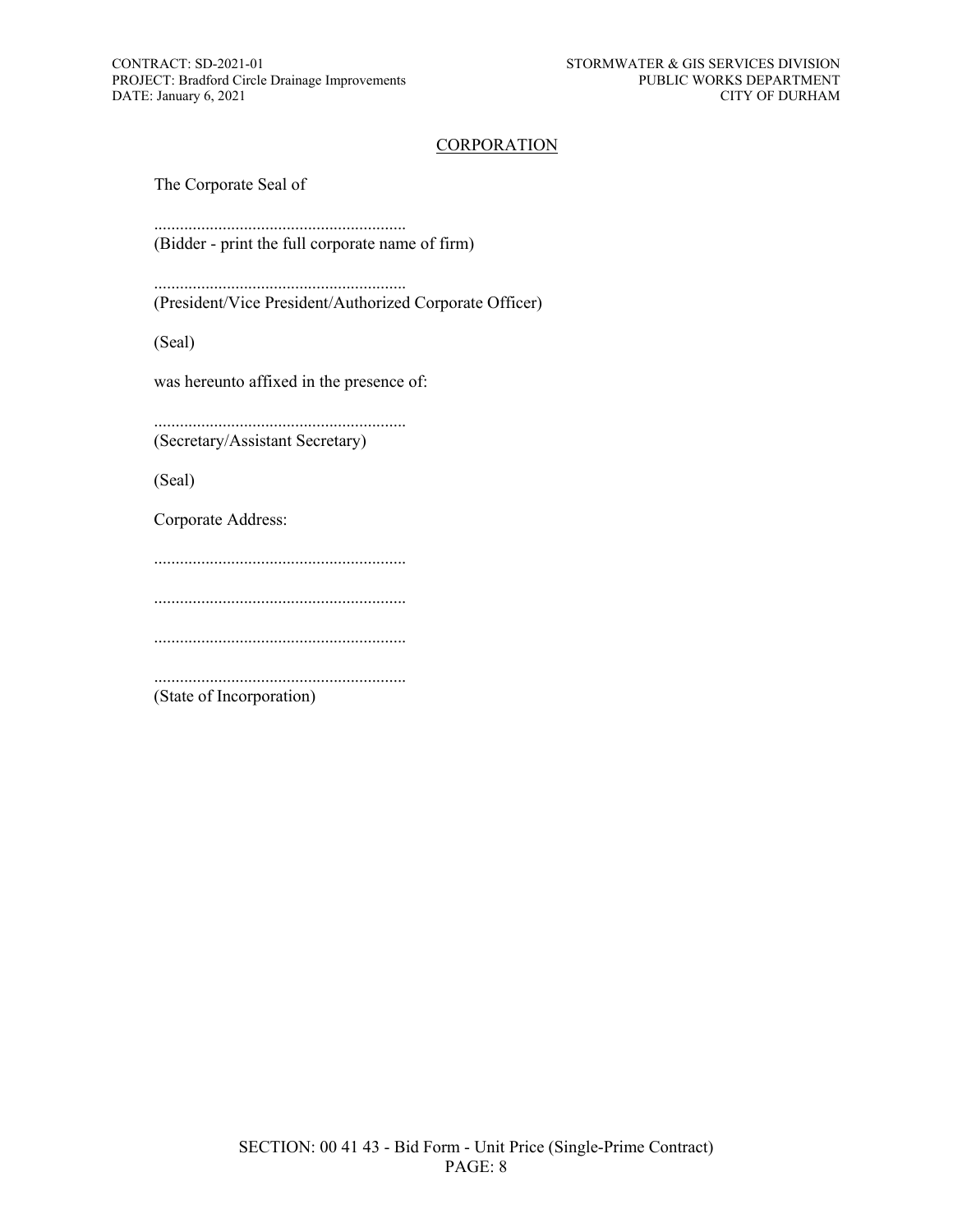#### LIMITED LIABILITY COMPANY

........................................................... (Bidder - print the full name of firm)

........................................................... (Authorized Firm Member)

(Seal)

was hereunto affixed in the presence of:

........................................................... (Witness)

(Seal)

Firm Address:

...........................................................

...........................................................

...........................................................

...........................................................

(State of Formation)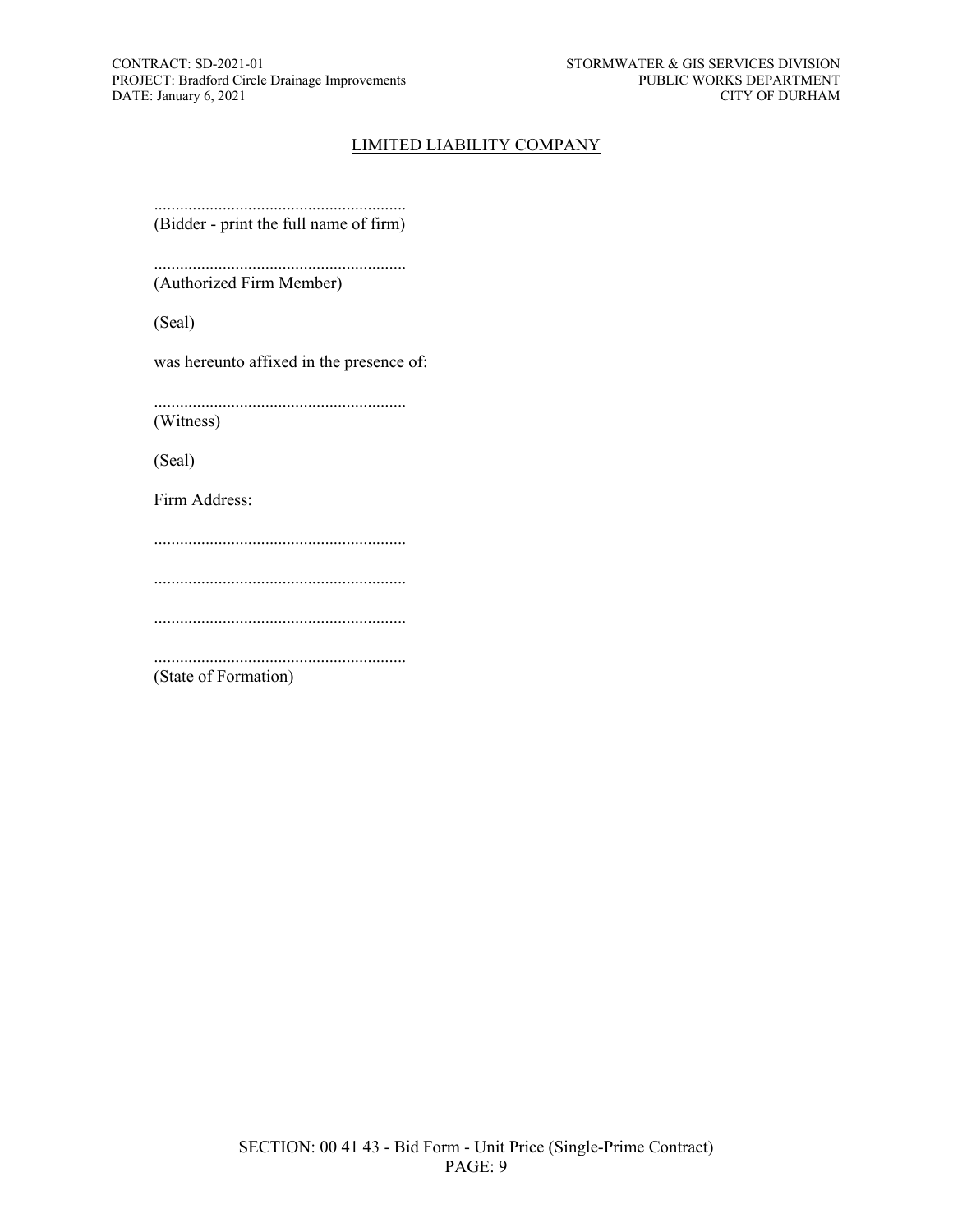#### INDIVIDUAL OR SOLE PROPRIETORSHIP

........................................................... (Bidder - print the full name of individual or sole proprietorship)

(Seal)

Individual or Sole Proprietorship Address:

...........................................................

...........................................................

...........................................................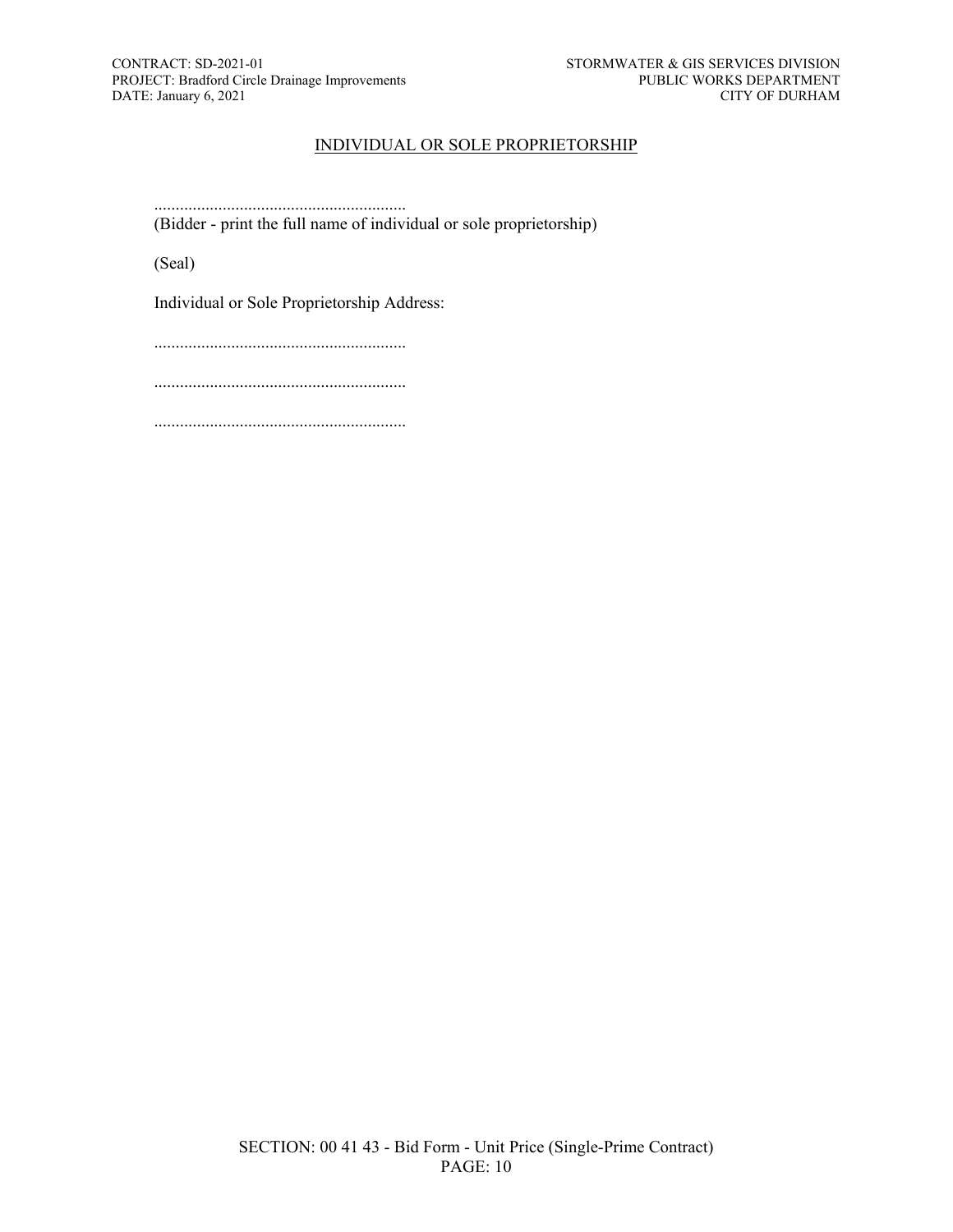#### **PARTNERSHIP**

| (Bidder - print the full corporate name of partnership)                                    |                     |
|--------------------------------------------------------------------------------------------|---------------------|
| (Partner and Title)                                                                        | (Partner and Title) |
| (Seal)                                                                                     | (Seal)              |
| (Partner and Title)                                                                        | (Partner and Title) |
| (Seal)                                                                                     | (Seal)              |
| (Partner and Title)                                                                        | (Partner and Title) |
| (Seal)                                                                                     | (Seal)              |
| (Partner and Title)                                                                        | (Partner and Title) |
| (Seal)                                                                                     | (Seal)              |
|                                                                                            |                     |
| (Partner and Title)                                                                        | (Partner and Title) |
| (Seal)                                                                                     | (Seal)              |
| (All Partners shall sign, additional signatures with titles and seals may be added below.) |                     |
| was hereunto affixed in the presence of:                                                   |                     |
| (Witness)                                                                                  |                     |
| (Seal)                                                                                     |                     |
| Partnership Address:                                                                       |                     |
|                                                                                            |                     |
|                                                                                            |                     |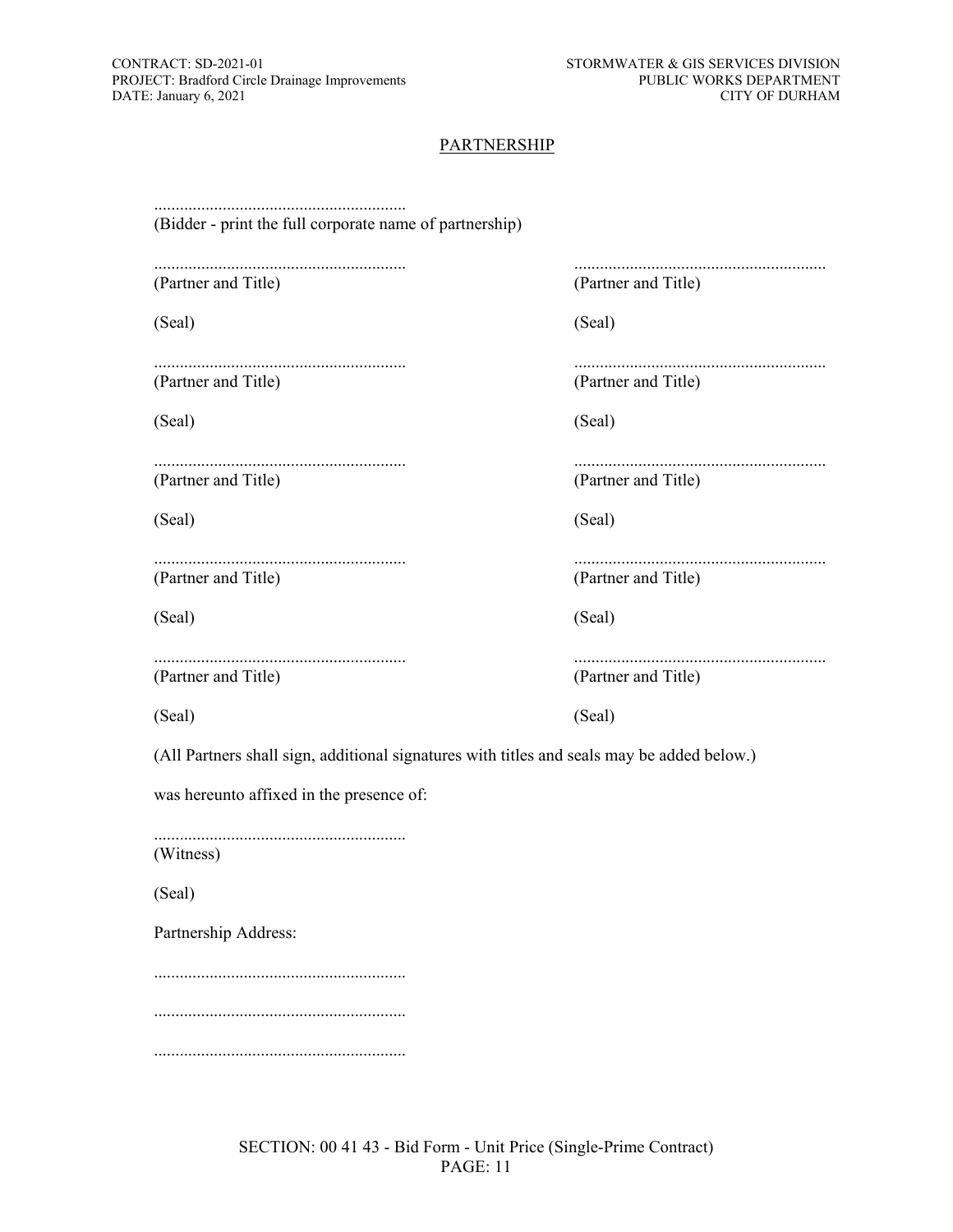#### **JOINT VENTURE**

If the Bid is a joint venture, add additional forms of execution for each member of the joint venture in the appropriate manner using the forms from above.

#### END OF DOCUMENT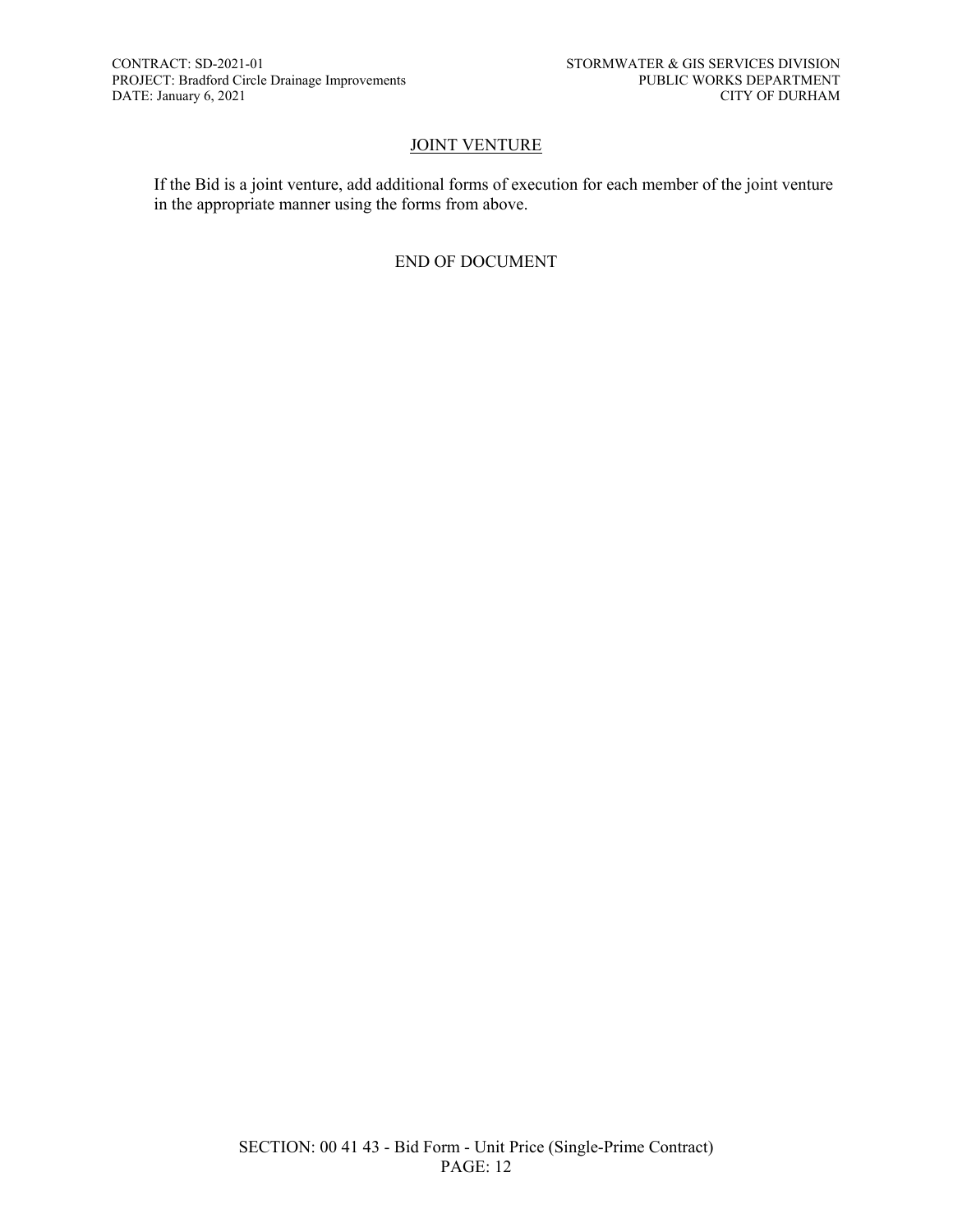### DOCUMENT 00 52 15

#### AGREEMENT FORM - EJCDC STIPULATED SUM (SINGLE-PRIME CONTRACT)

THIS AGREEMENT is by and between the City of Durham (Owner), a North Carolina municipal corporation, and [*to be completed upon execution*] (Contractor).

The City of Durham and Contractor, in consideration of the mutual covenants set forth herein, agree as follows:

#### 1.1 WORK

- A. Contractor shall complete all Work as specified or indicated in the Contract Documents. The Work is generally described as follows:
- B. The Work involves the furnishing of all materials, labor, equipment, tools, etc. unless otherwise specified, for the complete installation of repairs, rehabilitation, and improvements of the stormwater drainage system along the Bradford Circle right-of-way and adjacent properties. Currently Bradford Circle is a gravel road. The gravel road surface will be replaced with asphalt and pervious concrete pavement along with the installation of sidewalk.

#### 1.2 THE PROJECT

A. The Project for which the Work under the Contract Documents may be the whole or only a part is generally described as follows:

Contract: SD-2021-01, Project: Bradford Circle Drainage Improvements

- B. Listed below is the Site that the Contractor may be instructed to complete construction under this Contract.
	- 1. Bradford Circle Drainage Improvements (ROW-154)

#### 1.3 ENGINEER

- A. The Project has been designed by the following firm.
	- 1. Rummel, Klepper & Kahl, LLP. (RK&K)
- B. RK&K will act as the City of Durham's representative, assume all duties and responsibilities, and have the rights and authority assigned to Engineer in the Contract Documents in connection with the completion of the Work in accordance with the Contract Documents.

#### 1.4 CONTRACT TIMES

A. Time of the Essence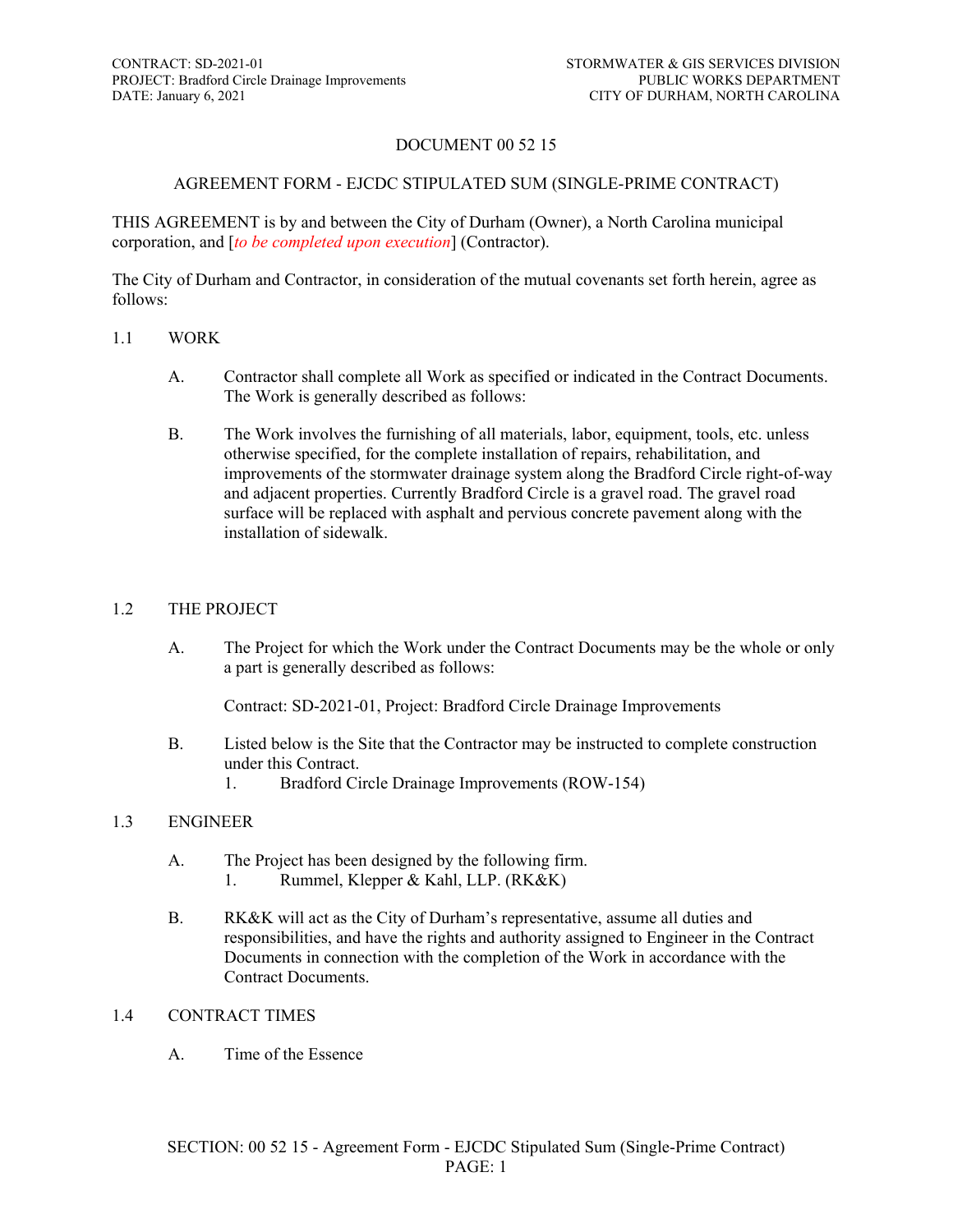- 1. All time limits for Milestones, if any, Substantial Completion, and completion and readiness for final payment as stated in the Contract Documents are of the essence of the Contract.
- B. Days to Achieve Substantial Completion and Final Payment
	- 1. The Work shall be substantially completed within 90 days after the date when the Contract Times commence to run (Notice to Proceed) as provided in Paragraph 2.03 of the General Conditions, and completed and ready for final payment in accordance with Paragraph 14.07 of the General Conditions within 120 days after the date when the Contract Times commence to run (Notice to Proceed).
- C. Liquidated Damages
	- 1. Contractor and the City of Durham recognize that time is of the essence of this Agreement and that the City of Durham will suffer financial loss if the Work is not completed within the times specified in Paragraph 1.4.B.1 above, plus any extensions thereof allowed in accordance with Article 12 of the General Conditions. The parties also recognize the delays, expense, and difficulties involved in proving in a legal or arbitration proceeding the actual loss suffered by the City of Durham if the Work is not completed on time. Accordingly, instead of requiring any such proof, the City of Durham and the Contractor agree that as liquidated damages for the delay (but not as a penalty), Contractor shall pay the City of Durham four hundred dollars (\$400.00) for each day that expires after the time specified in Paragraph 1.4.B.1 for Substantial Completion until the Work is substantially complete. After Substantial Completion, if Contractor shall neglect, refuse, or fail to complete the remaining Work within the Contract Time or any proper extension thereof granted by the City of Durham, Contractor shall pay the City of Durham four hundred dollars (\$400.00) for each day that expires after the time specified in Paragraph 1.4.B.1 for completion and readiness for final payment until the Work is completed and ready for final payment.
	- 2. Failure of the Contractor to commence construction within ten (10) days of the Notice to Proceed shall begin a daily liquidated damages assessment against the Contractor at a rate of fifty percent (50%) of the daily liquidated damages specified in Paragraph 1.4.C.1.
- D. Weather Related Delays
	- 1. The Contractor may request for an extension of Contract Times for delays related to adverse weather as described in the General Conditions, Paragraph 12.02A.

#### 1.5 CONTRACT PRICE

- A. The City of Durham shall pay Contractor for completion of the Work in accordance with the Contract Documents an amount in current funds equal to the sum of the amount determined pursuant to Paragraphs 1.5.A.1 and 1.5.A.2 below:
	- 1. Not used.
	- 2. For all Unit Price Work, an amount equal to the sum of the established unit price for each separately identified item of Unit Price Work times the estimated quantity of that item as indicated in this Paragraph 1.5.A.2: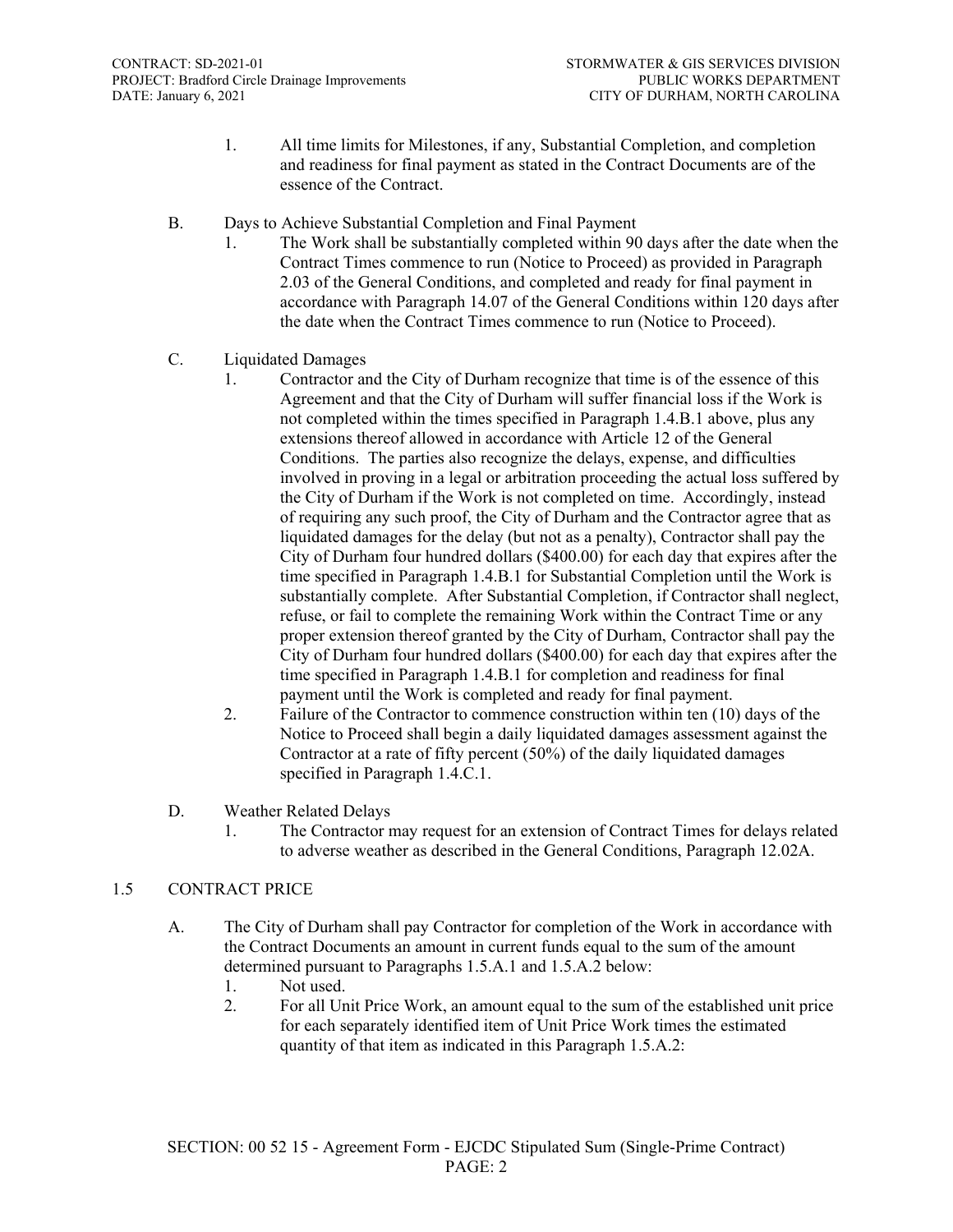As provided in Paragraph 11.03 of the General Conditions, estimated quantities are not guaranteed, and determinations of actual quantities and classifications are to be made by the Engineer as provided in Paragraph 9.07 of the General Conditions. Unit prices have been computed as provided in Paragraph 11.03 of the General Conditions.

| <b>Standard</b> |                            |                     |                                                             |                          |                 |                                 |                   |
|-----------------|----------------------------|---------------------|-------------------------------------------------------------|--------------------------|-----------------|---------------------------------|-------------------|
| No.             | Specification              | <b>Drawing</b>      | <b>Item Description</b>                                     |                          |                 | <b>Unit Quantity Unit Price</b> | <b>Item Value</b> |
|                 |                            |                     | Abandonment, Demolition, and Removal                        |                          |                 |                                 |                   |
| A1              | NCDOT 200                  | N/A                 | Select Tree Removal (4 to 8-inch diameter)                  | EA                       | 2               |                                 |                   |
| A2              | NCDOT 200                  | N/A                 | Select Tree Removal (8.1 to 16-inch diameter)               | EA                       | 3               |                                 |                   |
| A3              | NCDOT 250                  | N/A                 | Removal of Existing Asphalt Pavement                        | SY                       | 185             |                                 |                   |
| A <sub>4</sub>  | NCDOT 340                  | N/A                 | Pipe Removal 12-inch HDPE (No earthwork Included)           | LF                       | 17              |                                 |                   |
| A <sub>5</sub>  | NCDOT 340                  | N/A                 | Pipe Removal 15-inch (No earthwork Included)                | LF                       | 61              |                                 |                   |
| A <sub>6</sub>  | NCDOT 340                  | N/A                 | Pipe Removal 24-inch                                        | $\overline{\mathsf{LF}}$ | 55              |                                 |                   |
| A7              | <b>NCDOT 1530</b>          | N/A                 | Removal of Existing 8" PVC Sanitary Sewer                   | LF                       | 18              |                                 |                   |
| A8              | NCDOT 250                  | N/A                 | Remove Concrete Driveway                                    | SY                       | 20              |                                 |                   |
| A9              | 301100                     | N/A                 | Temporary Relocation of Mailbox and Street Signs            | EA                       | $\overline{7}$  |                                 |                   |
|                 |                            |                     | Subtotal for Abandonment, Demolition, and Removal           |                          |                 |                                 |                   |
|                 |                            |                     | <b>Earthwork</b>                                            |                          |                 |                                 |                   |
| A10             | NCDOT 225                  | N/A                 | <b>Undercut Excavation</b>                                  | CY                       | 55              |                                 |                   |
| A11             | NCDOT 225                  | N/A                 | Unsuitable Excavation                                       | CY                       | 25              |                                 |                   |
| A12             | NCDOT <sub>225</sub>       | N/A                 | Unclassified Excavation                                     | CY                       | 135             |                                 |                   |
|                 | A13 NCDOT 410/1016         | N/A                 | Select Backfill Material (Class II)                         | CY                       | 55              |                                 |                   |
|                 |                            |                     | <b>Subtotal for Earthwork</b>                               |                          |                 |                                 |                   |
|                 |                            |                     | <b>Soil Erosion and Sediment Control</b>                    |                          |                 |                                 |                   |
| A14             | NCDOT 876                  | N/A                 | Rip Rap, Class 1                                            | <b>TN</b>                | 10              |                                 |                   |
|                 | A15 NCDOT 876/1056         | N/A                 | Geotextile for Drainage (Type 2)                            | SY                       | 30              |                                 |                   |
| A16             | <b>NCDOT 1056</b>          | N/A                 | Geotextile for Pervious Pavement                            | SY                       | 100             |                                 |                   |
| A17             | <b>NCDOT 1605</b>          | NCDOT 1605.01       | Temporary Silt Fence                                        | LF                       | 580             |                                 |                   |
| A18             | <b>NCDOT 1606</b>          | NCDOT 1606.01       | Silt Fence Outlet (Special Sediment Fence)                  | EA                       | 4               |                                 |                   |
| A19             | <b>NCDOT 1607</b>          | NCDOT 1607.01       | <b>Construction Entrance</b>                                | EA                       | $\overline{2}$  |                                 |                   |
| A20             | NCDOT 1607                 | NCDOT 1607.01       | Temporary Concrete Washout                                  | EA                       | $\mathbf{1}$    |                                 |                   |
| A21             | <b>NCDOT 1660</b>          | N/A                 | Seeding and Mulching                                        | <b>AC</b>                | 0.5             |                                 |                   |
| A22             | <b>NCDOT 1631</b>          | NCDOT 1631.01       | <b>Erosion Control Matting</b>                              | SY                       | 200             |                                 |                   |
| A23             | <b>NCDOT 1632</b>          | NCDOT 1635.03       | <b>Inlet Protection</b>                                     | EA                       | 4               |                                 |                   |
| A24             | <b>NCDOT 1635</b>          | NCDOT 1635.02       | Rock Pipe Inlet Sediment Trap Type B                        | EA                       | 3               |                                 |                   |
|                 |                            |                     | <b>Subtotal for Soil Erosion and Sediment Control</b>       |                          |                 |                                 |                   |
|                 |                            |                     | <b>Traffic Control</b>                                      |                          |                 |                                 |                   |
| A25             | <b>NCDOT 1110</b>          | N/A                 | Work Zone Signs (Stationary)                                | EA                       | $1\overline{ }$ |                                 |                   |
| A26             | 301100                     | N/A                 | Traffic Control (Furnish, Install, and Maintain)            | EA                       | $\overline{1}$  |                                 |                   |
|                 |                            |                     | <b>Subtotal for Traffic Control</b>                         |                          |                 |                                 |                   |
|                 |                            |                     | Paving                                                      |                          |                 |                                 |                   |
| A27             | NCDOT 610                  | N/A                 | Asphalt Concrete Surface Course, Type S9.5A (1-inch)        | <b>TN</b>                | 27              |                                 |                   |
| A28             | NCDOT 610                  | N/A                 | Asphalt Concrete Surface Course, Type S9.5A (1.5-inch)      | <b>TN</b>                | 40              |                                 |                   |
| A29             | NCDOT 610                  | N/A                 | Asphalt Concrete Surface Course, Type B25.0C                | <b>TN</b>                | 660             |                                 |                   |
| A30             | NCDOT 520                  | N/A                 | #57 Stone                                                   | <b>TN</b>                | 200             |                                 |                   |
|                 | NCDOT 520                  |                     |                                                             | <b>TN</b>                | 43              |                                 |                   |
| A31             |                            | N/A                 | #8 Choking Stone                                            | <b>CY</b>                | 103             |                                 |                   |
| A32             | 301100                     | N/A                 | Pervious Concrete Pavement                                  |                          |                 |                                 |                   |
| A33             | 301100                     | N/A                 | <b>Concrete Baffles</b>                                     | LF                       | 170             |                                 |                   |
| A34             | 301100                     | N/A                 | <b>Obsevation Wells</b>                                     | EA                       | 3               |                                 |                   |
| A35             | NCDOT 846                  | <b>NCDOT 846.01</b> | 2-foot Concrete Curb and Gutter                             | LF                       | 670             |                                 |                   |
| A36             | NCDOT 848                  | NCDOT 848.01        | 4-inch Concrete Sidewalk                                    | SY                       | 137             |                                 |                   |
| A37             | NCDOT 848                  | CoD SSD             | Concrete Wheelchair Ramps City Detail No. 405.08            | EA                       | 3               |                                 |                   |
| A38             | NCDOT 848                  | <b>CoD SSD</b>      | 6-inch Concrete Driveway City Detail No. ST-9.0 and ST-10.0 | SY                       | 215             |                                 |                   |
|                 | <b>Subtotal for Paving</b> |                     |                                                             |                          |                 |                                 |                   |

#### UNIT PRICE WORK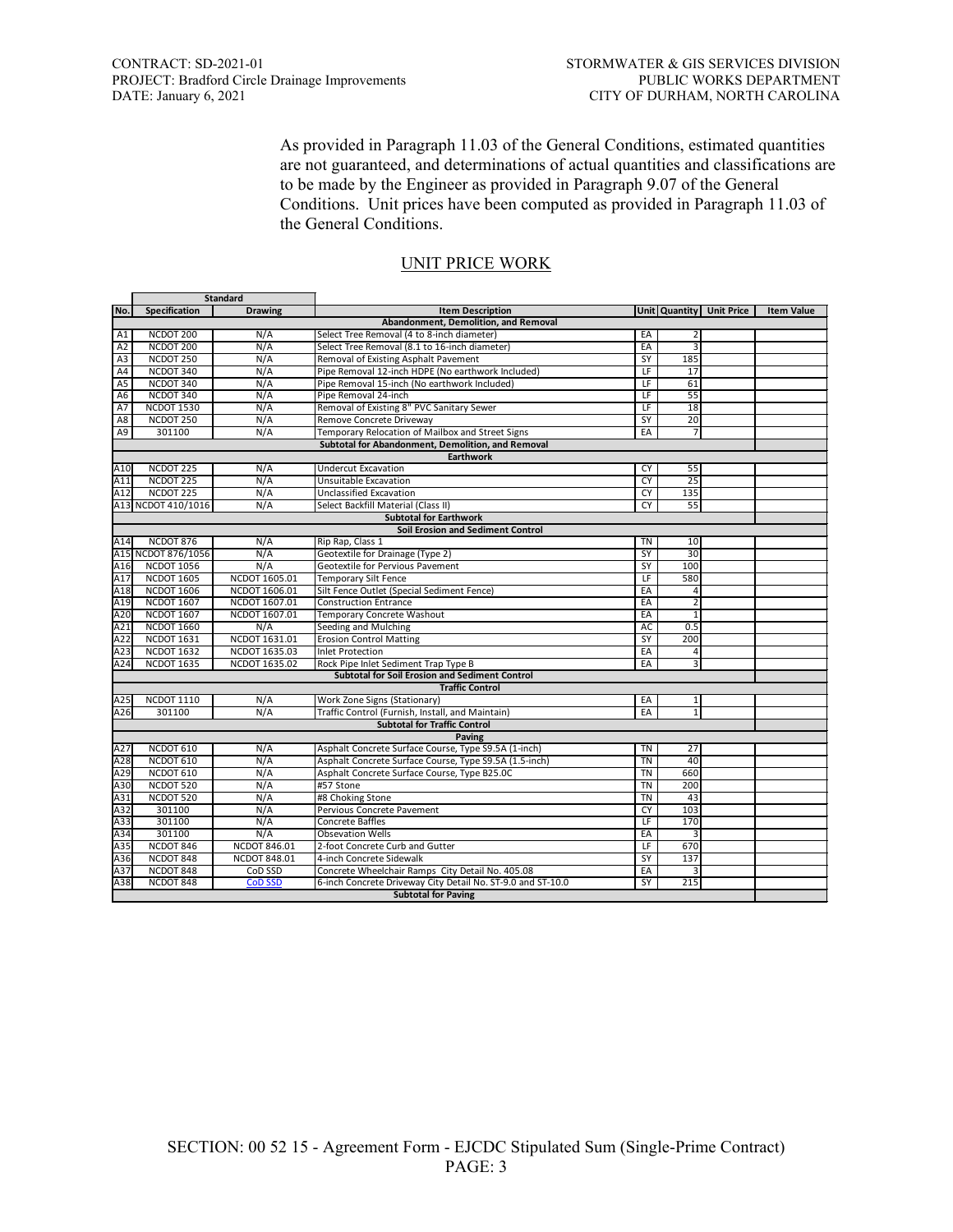# CONTRACT: SD-2021-01 STORMWATER & GIS SERVICES DIVISION PROJECT: Bradford Circle Drainage Improvements PUBLIC WORKS DEPARTMENT<br>DATE: January 6, 2021 CITY OF DURHAM, NORTH CAROLINA

|      |                   |                     | <b>Storm Drainage</b>                                           |                          |                |               |             |
|------|-------------------|---------------------|-----------------------------------------------------------------|--------------------------|----------------|---------------|-------------|
| A39  | NCDOT 840         | N/A                 | <b>Drainage Structures</b>                                      | EA                       | 10             |               |             |
| A40  | NCDOT 310         | NCDOT 300.01        | 15-inch R.C. Pipe Culverts, Class III (5.1 to 11-feet)          | LF                       | 55             |               |             |
| A41  | NCDOT 310         | NCDOT 300.01        | 18-inch R.C. Pipe Culverts, Class III (0 to 5-feet)             | LF.                      | 49             |               |             |
| A42  | NCDOT 310         | NCDOT 300.01        | 24-inch R.C. Pipe Culverts, Class III (5.1 to 11-feet)          | LF                       | 234            |               |             |
| A43  | NCDOT 310         | NCDOT 300.01        | 30-inch R.C. Pipe Culverts, Class III (5.1 to 11-feet)          | $\overline{\mathsf{LF}}$ | 257            |               |             |
| A44  | NCDOT 310         | NCDOT 300.01        | 36-inch R.C. Pipe Culverts, Class III (5.1 to 11-feet)          | LF                       | 40             |               |             |
| A45  | NCDOT 815         | N/A                 | 6-inch SCH 40 PVC Perforated Pipe                               | LF                       | 580            |               |             |
| A46  | NCDOT 815         | N/A                 | 6-inch SCH 40 PVC                                               | IF                       | 40             |               |             |
| A47  | 301100            | N/A                 | Cleanouts                                                       | EA                       | 9              |               |             |
| A48  | NCDOT 838         | <b>NCDOT 838.01</b> | Headwall                                                        | EA                       | $\mathcal{P}$  |               |             |
| A49  | NCDOT 300         |                     | Pipe Bedding                                                    | <b>TN</b>                | 84             |               |             |
| A50  | NCDOT 840         |                     | Pipe Plug                                                       | <b>CY</b>                | $\overline{2}$ |               |             |
|      |                   |                     | <b>Subtotal for Storm Drainage</b>                              |                          |                |               |             |
|      |                   |                     | <b>Utilities</b>                                                |                          |                |               |             |
| A51  | <b>NCDOT 1520</b> | N/A                 | 8-inch Sanitary Gravity Sewer (DIP)                             | $\overline{\mathsf{LF}}$ | 18             |               |             |
| A52  | <b>NCDOT 1540</b> | N/A                 | 16-inch Encasement Pipe (Steel)                                 | $\overline{\mathsf{LF}}$ | 12             |               |             |
| A53  | 301100            | N/A                 | Relocate Sanitary Sewer Service                                 | EA                       | 3              |               |             |
| A54  | NCDOT 858         | N/A                 | Adjustment of Meter Boxes or Valve Boxes                        | EA                       | 1              |               |             |
| A54A | City Spec. 331213 | City Detail 516.01  | Water Service and Meter Relocation                              | EA                       | 5              |               |             |
| A55  | NCDOT 858         | N/A                 | <b>Adjustment of Manholes</b>                                   | EA                       | $\overline{2}$ |               |             |
|      |                   |                     | <b>Subtotal for Utilities</b>                                   |                          |                |               |             |
|      |                   |                     | <b>Miscellaneous</b>                                            |                          |                |               |             |
| A56  | 301100            | N/A                 | <b>Construction Surveying</b>                                   | LS                       | $\mathbf{1}$   |               |             |
| A57  | <b>NCDOT 1660</b> | N/A                 | Sweet Bay Magnolia (1.5" Cal.)                                  | EA                       | 4              |               |             |
| A58  | <b>NCDOT 1660</b> | N/A                 | Eastern Redbud (1.5" Cal.)                                      | EA                       | 10             |               |             |
| A59  | <b>NCDOT 1660</b> | N/A                 | 3 inch Triple Shredded Hardword Mulch                           | <b>CY</b>                | 5              |               |             |
| A60  | <b>NCDOT 1660</b> | N/A                 | Landscaping Topsoil (4 inch Depth) and Soil Amendments          | <b>CY</b>                | 10             |               |             |
| A61  | <b>NCDOT 1660</b> | N/A                 | Other Topsoil (4 inch Depth) and Soil Amendments                | <b>CY</b>                | 195            |               |             |
| A62  | 301100            |                     | Testing and Inspections Allowance                               | LS                       |                | 1 \$10,000.00 | \$10,000.00 |
| A63  | 301100            | N/A                 | As Builts and Videos                                            | EA                       |                |               |             |
| A60  | NCDOT 800         | N/A                 | Mobilization (Single Large Project) 10% of total for SD-2020-01 | LS                       | 1              |               |             |
|      |                   |                     | <b>Subtotal for Miscellaneous</b>                               |                          |                |               |             |
|      |                   |                     | <b>Total for SD-2021-01</b>                                     |                          |                |               |             |

#### 1.6 PAYMENT PROCEDURES

- A. Submittal and Processing of Payments
	- 1. Contractor shall submit Applications for Payment in accordance with Article 14 of the General Conditions. Applications for Payment will be processed by Engineer as provided in the General Conditions.
- B. Progress Payments; Retainage
	- 1. The City of Durham shall make progress payments on account of the Contract Price on the basis of Contractor's Applications for Payment on or about the first day of each month during performance of the Work as provided in Paragraphs 1.6.B.1.a through 1.6.B.1.d below. All such payments will be measured by the schedule of values established as provided in Paragraph 2.07.A of the General Conditions (and in the case of Unit Price Work based on the number of units completed) or, in the event there is no schedule of values, as provided in the General Requirements:
		- a. Prior to Substantial Completion, progress payments will be made in an amount equal to the percentage indicated below but, in each case, less the aggregate of payments previously made and less such amount as Engineer may determine or the City of Durham may withhold, including but not limited to liquidated damages, in accordance with Paragraph 14.02 of the General Conditions.
		- b. The City of Durham will retain five (5) percent of the amount of each estimate until Work covered by the Contract is fifty percent (50%)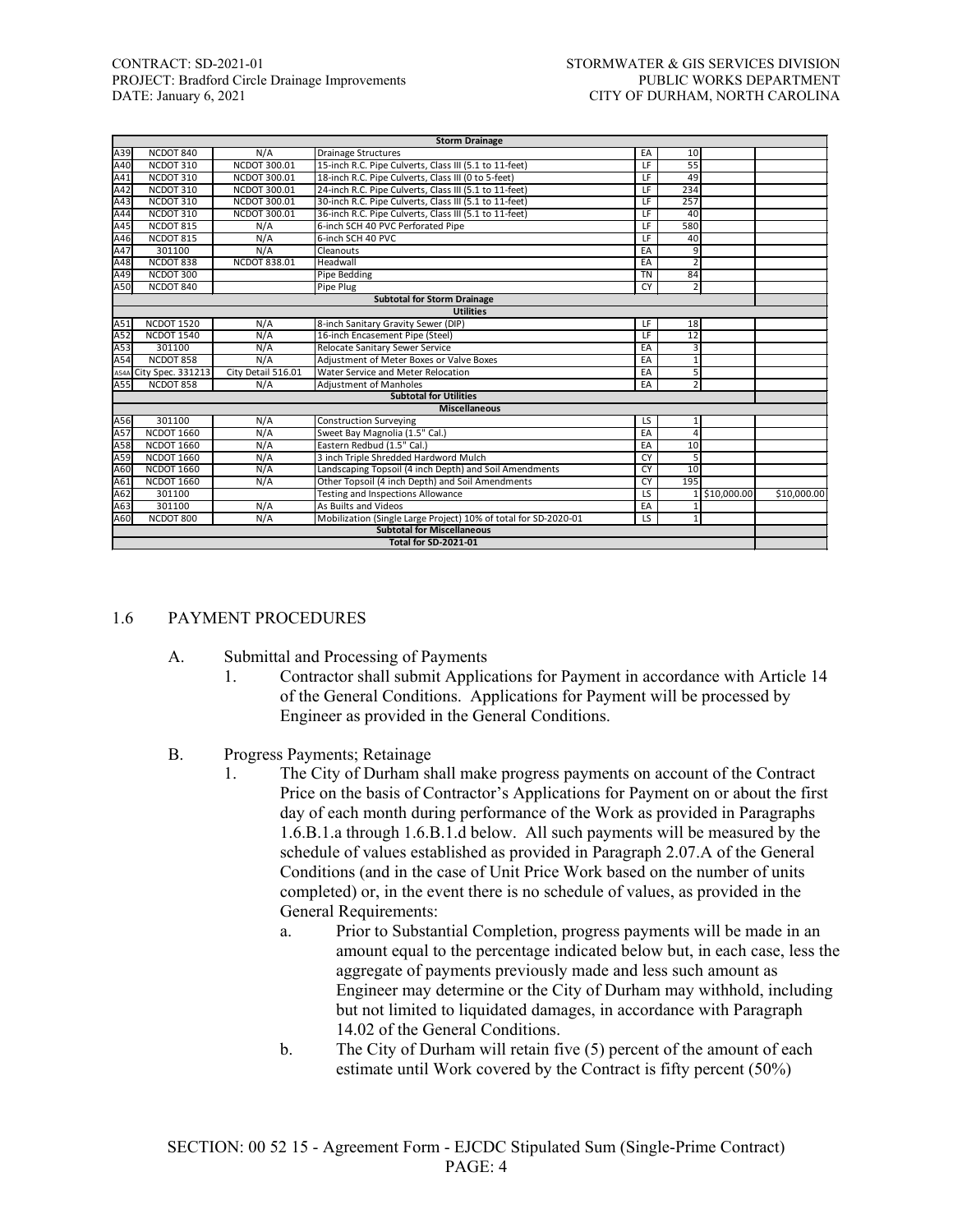complete. If after the Project is deemed fifty percent (50%) complete based upon the Contractor's gross Project invoices, excluding the value of materials stored on and off-site, and the Contractor provides the City and the Engineer the following:

- 1) Written verification evidencing fifty percent (50%) completion of the Project; and,
- 2) Written consent of the surety named in the Project performance and payment bonds agreeing that the City shall not retain any further retainage from periodic payments due to the Contractor;

the City shall cease holding retainage from future periodic payments if the City finds that the Contractor is performing satisfactorily, and any nonconforming Work identified in writing by the Engineer or City (prior to the point of fifty percent (50%) Project completion) has been corrected by the Contractor and accepted by the Engineer or City, whoever provided such prior notice of nonconforming Work. If, however, the City determines the Contractor's performance is unsatisfactory, the City may reinstate the specified retainage for each subsequent periodic payment. Notwithstanding anything to the contrary, City may assess retainage after fifty percent (50%) project completion, even if the Contractor has complied with Paragraphs 1.6.B.1.b.1 and 1.6.B.1.b.2 (above) and continues to perform satisfactorily as necessary to retain two and one-half percent (2.5%) total retainage through the completion of the Project.

- c. Notwithstanding any of the retainage provisions described herein, there shall be no retainage on periodic or final payments for Contracts having a total project cost less than \$100,000.00, and, in addition to the retainage amounts allowed to be held by the City of Durham, the City shall also retain all rights allowed under this Agreement to withhold payment to the Contractor in accordance with Article 14 of the General Conditions and for unsatisfactory job progress, defective or nonconforming construction not remedied, disputed Work, or third-party claims filed against the City of Durham or reasonable evidence that a third-party claim will be filed.
- d. Within sixty (60) days of receipt by City of (1) an Application for Payment and (2) written consent of the surety, and after City has either (1) received a certificate of Substantial Completion or (2) received beneficial occupancy or use of the Project (if applicable), the City of Durham shall pay an amount sufficient to increase total payment to Contractor to the Contract Price, less such amounts as Engineer shall determine in accordance with Paragraph 14.02.B.5 of the General Conditions, including up to two hundred fifty percent (250%) of Engineer's estimate of the value of Work to be completed or corrected as shown on the tentative list of items to be completed or corrected attached to the certificate of Substantial Completion.
- C. Final Payment
	- 1. Prior to issuing final payment, the Contractor will furnish to the City of Durham certification that: All Subcontractors and vendors associated with this Contract have been paid; no liens and/or lawsuits have been placed against the Contractor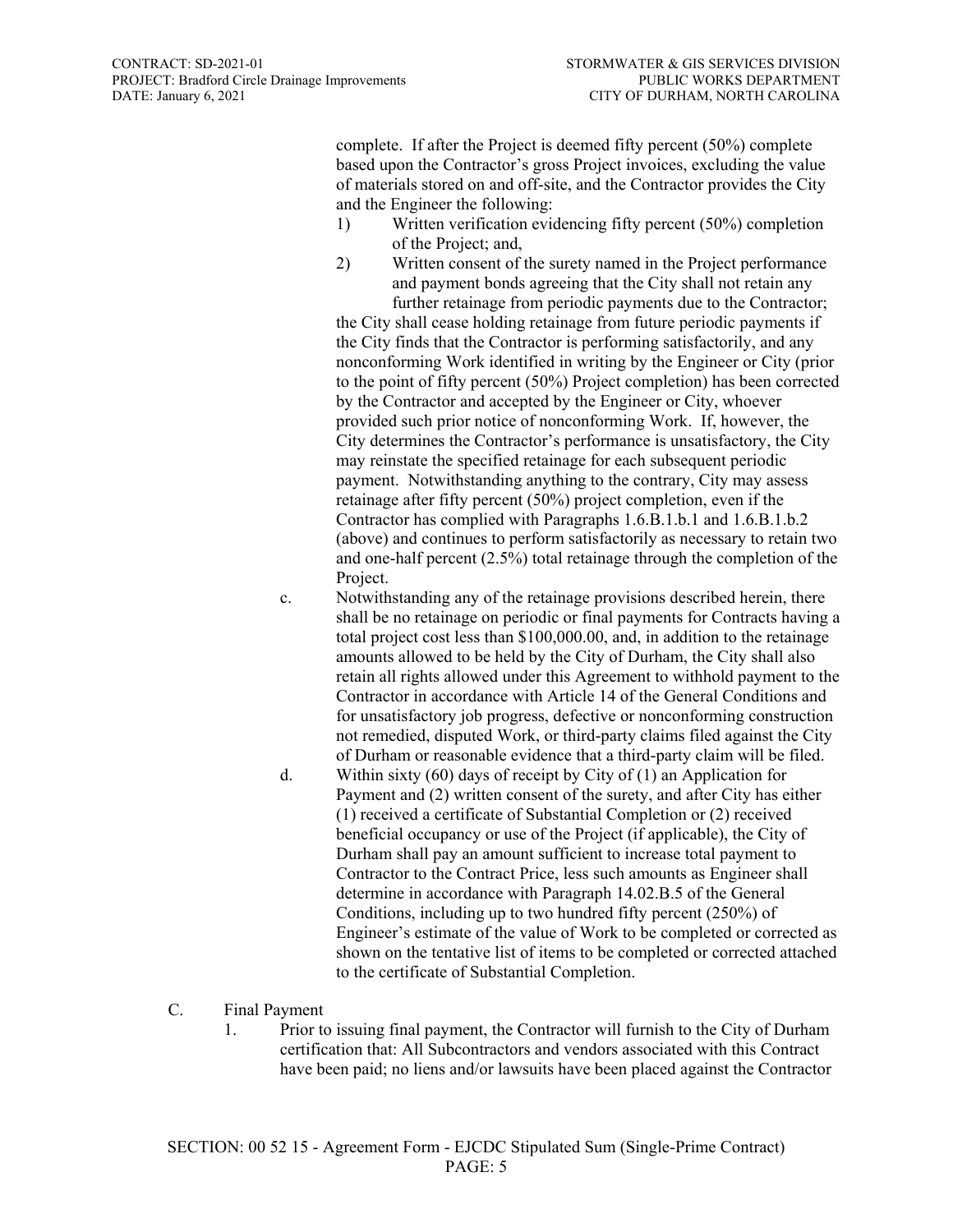for this Work; and the total dollar amount has been paid to all Subcontractors, Suppliers, and others associated with this project.

- 2. Upon final completion and acceptance of the Work in accordance with Paragraph 14.07 of the General Conditions, the City of Durham shall pay the remainder of the Contract price as recommended by Engineer as provided in said Paragraph 14.07.
- 1.7 NOT USED

#### 1.8 CONTRACTOR'S REPRESENTATIONS

- A. In order to induce the City of Durham to enter into this Agreement Contractor makes the following representations:
	- 1. Contractor has examined and carefully studied the Contract Documents and the other related data identified in the Bidding Documents.
	- 2. Contractor has visited the Site and become familiar with and is satisfied as to the general, local, and Site conditions that may affect cost, progress, and performance of the Work.
	- 3. Contractor is familiar with and is satisfied as to all federal, state, and local Laws and regulations that may affect cost, progress, and performance of the Work.
	- 4. Contractor has carefully studied all:
		- a. Reports of explorations and tests of subsurface conditions at or contiguous to the Site and all drawings of physical conditions in or relating to existing surface or subsurface structures at or contiguous to the Site (except Underground Facilities) which have been identified in Paragraph 4.02 of the General Conditions; and
		- b. Reports and drawings of a Hazardous Environmental Condition, if any, at the Site which has been identified in Paragraph 4.06 of the General Conditions.
	- 5. Contractor has obtained and carefully studied (or assumes responsibility for doing so) all additional and supplementary examinations, investigations, explorations, tests, studies, and data concerning conditions (surface, subsurface, and Underground Facilities) at or contiguous to the Site which may affect cost, progress, or performance of the Work or which relate to any aspect of the means, methods, techniques, sequences, and procedures of construction to be employed by the Contractor, including any specific means, methods, techniques, sequences, and procedures of construction expressly required by the Bidding Documents, and safety precautions and programs incident thereto.
	- 6. Contractor does not consider that any further examinations, investigations, explorations, tests, studies, or data are necessary for the performance of the Work at the Contract Price, within the Contract Times, and in accordance with the other terms and conditions of the Contract Documents.
	- 7. Contractor is aware of the general nature of work to be performed by the City of Durham and others at the Site that relates to the Work as indicated in the Contract Documents.
	- 8. Contractor has correlated the information known to the Contractor, information and observations obtained from visits to the Site, reports and drawings identified in the Contract Documents, and all additional examinations, investigations, explorations, tests, studies, and data with the Contract Documents.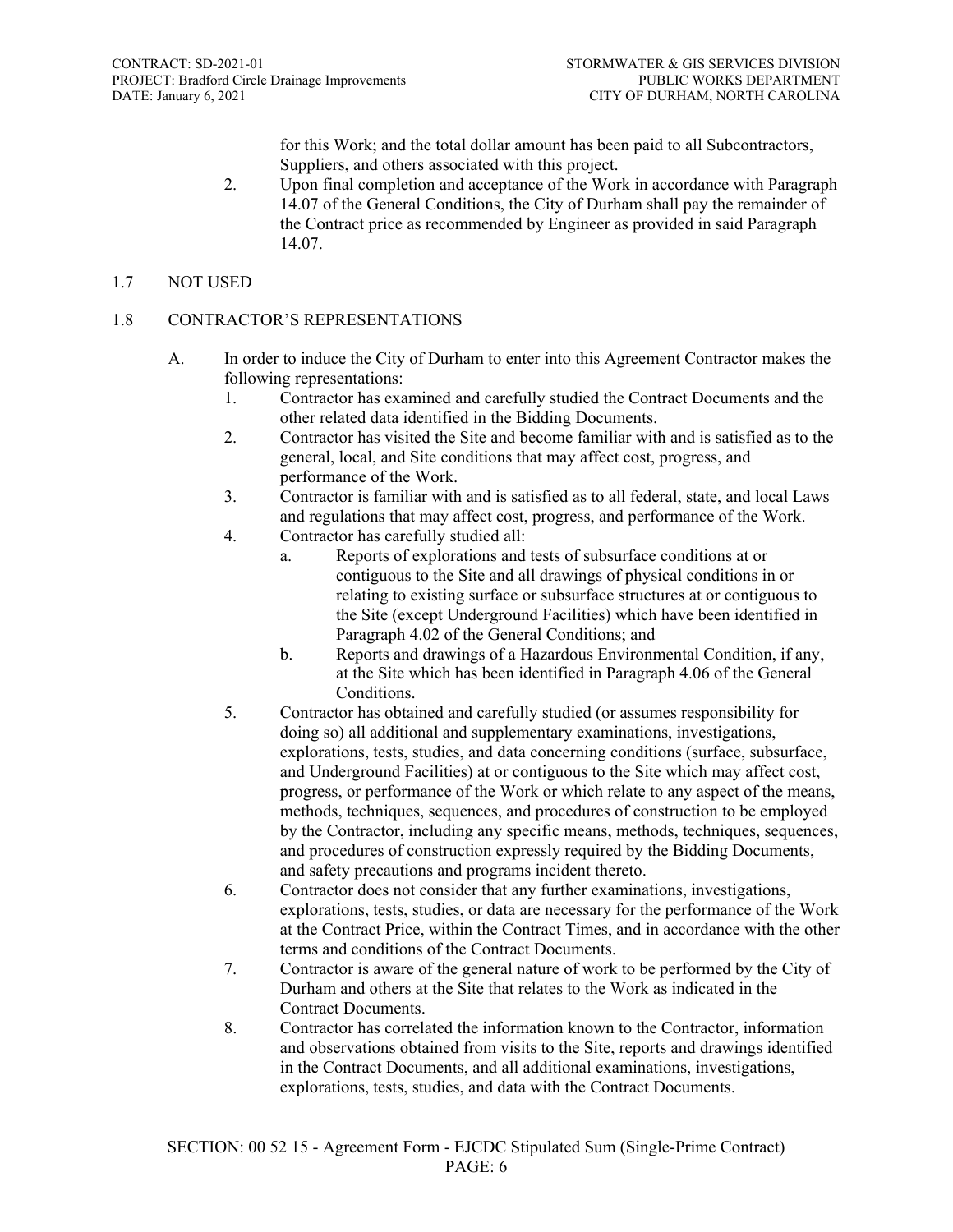- 9. Contractor has given Engineer written notice of all conflicts, errors, ambiguities, or discrepancies that Contractor has discovered in the Contract Documents, and the written resolution thereof by Engineer is acceptable to Contractor.
- 10. The Contract Documents are generally sufficient to indicate and convey understanding of all terms and conditions for performance and furnishing of the Work.
- 11. The Contractor affirmatively acknowledges and agrees that (a) the Contract Time provide for in the Contract Documents to complete the Work is reasonable and (b) the compensation provided for the Work in the Contract Documents is reasonable.

### 1.9 CONTRACT DOCUMENTS

- A. Contents
	- 1. The Contract Documents consist of the following:
		- a. This Agreement (pages 1 to 19, inclusive).
		- b. Performance and Payment bonds ([*to be completed upon execution*]).
		- c. Not used.
		- d. General Conditions (pages 1 to 54, inclusive, of the Project Manual).
		- e. Technical Specifications as listed in the table of contents of the Project Manual.
		- f. Drawings consisting of 20 sheets bearing the general titles below and as listed in Section 00 31 00, Paragraph 1.3, dated June 15, 2020.
			- 1) "BRADFORD CIRCLE DRAINAGE IMPROVEMENTS," 20 sheets.
		- g. Addenda (numbers [*to be complete upon execution*] to [*to be completed upon execution*], inclusive).
		- h. Exhibits to this Agreement (enumerated as follows):
			- 1) Contractor's Bid, [*to be completed upon execution*] (pages [*to be completed upon execution*] to [*to be completed upon execution*], inclusive, Appendix [*to be completed upon execution*] of the Project Manual).
			- 2) Contract Certificates of Liability/Insurance (Appendix [*to be completed upon execution*] of the Project Manual).
			- 3) Documentation submitted by Contractor prior to Notice of Award (Appendix [*to be completed upon execution*] of the Project Manual).
		- i. The following which may be delivered or issued on or after the Effective Date of the Agreement and are not attached hereto:
			- 1) Notice to Proceed.
			- 2) Work Change Directives.
			- 3) Change Order(s).
- B. The documents listed in Paragraph 1.9.A.1 are attached to this Agreement (except as expressly noted otherwise above).
- C. There are no Contract Documents other than those listed above in this Paragraph 1.9.A.1.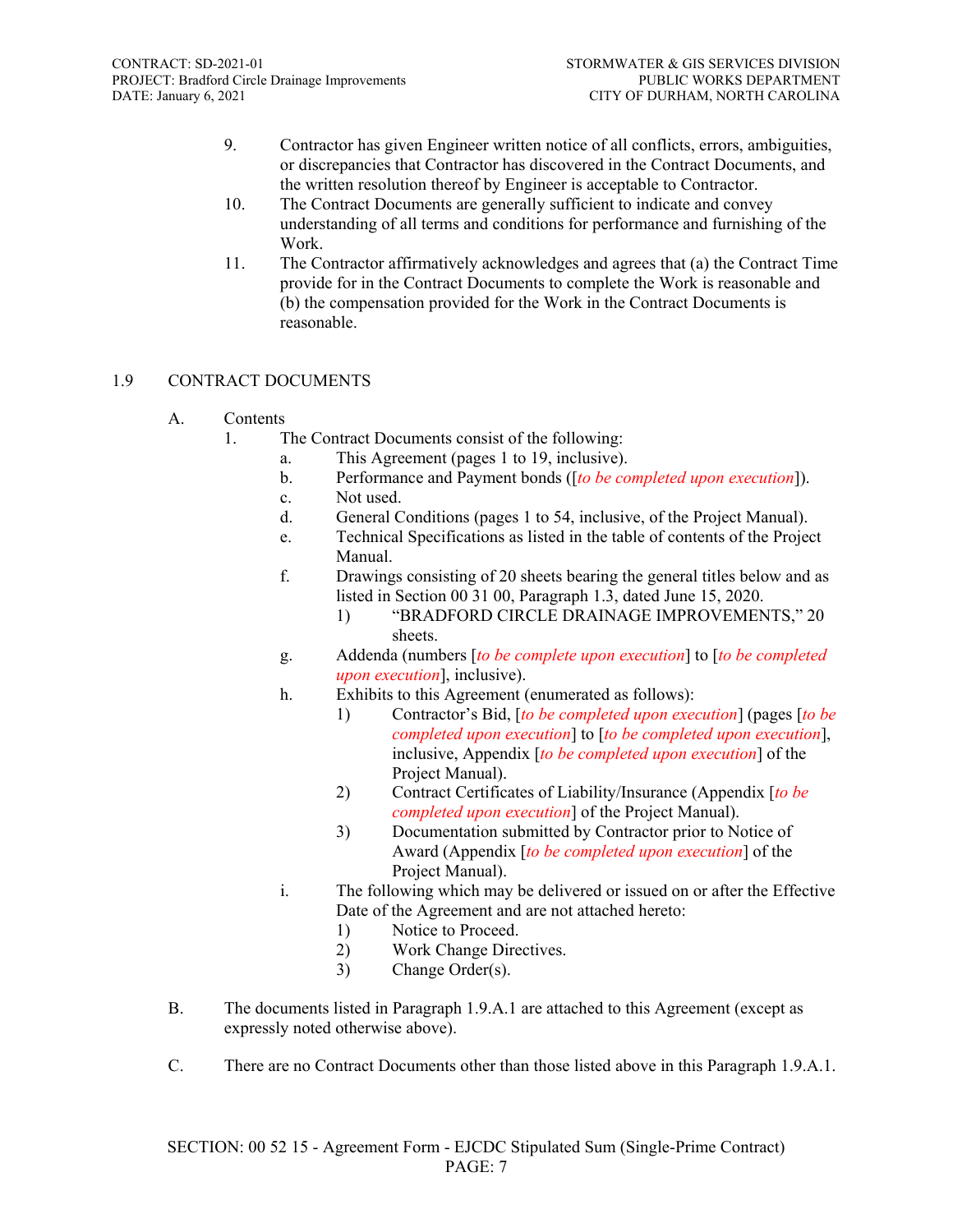- D. The Contract Documents may only be amended, modified, or supplemented as provided in Paragraph 3.04 of the General Conditions.
- E. Coordination of General Conditions, Supplementary Conditions, Agreement, Drawings and Technical Specifications
	- 1. All components of the Contract Documents are essential elements of the Contract between the Owner and Contractor, and notwithstanding the requirements of Paragraph 3.03 of the General Conditions, in case of a conflict or contradiction among the General Conditions (including Supplementary Conditions), Agreement, Drawings, and Technical Specifications, the following shall be the order of controlling authority as among these documents: The Technical Specifications and Drawings shall control over the Agreement and the Agreement shall control over the General Conditions (including Supplementary Conditions). The Technical Specifications and the Drawings are intended to work together and complement each other. Any discrepancy or ambiguity between the Technical Specifications and the Drawings shall be interpreted consistent with the clear intent of the Engineer. If the intent of the Engineer is not clear, the Engineer shall determine which is controlling.

#### 1.10 MISCELLANEOUS

- A. Terms
	- 1. Terms used in this Agreement will have the meanings stated in the General Conditions.
- B. Assignment of Contract
	- 1. No assignment by a party hereto of any rights under or interests in the Contract will be binding on another party hereto without the written consent of the party sought to be bound; and, specifically but without limitation, moneys that may become due and moneys that are due may not be assigned without such consent (except to the extent that the effect of this restriction may be limited by law), and unless specifically stated to the contrary in any written consent to an assignment, no assignment will release or discharge the assignor from any duty or responsibility under the Contract Documents.
- C. Successors and Assigns
	- 1. The City of Durham and Contractor each binds itself, its partners, successors, assigns, and legal representatives to the other party hereto, its partners, successors, assigns, and legal representatives in respect to all covenants, agreements, and obligations contained in the Contract Documents.
- D. Severability
	- 1. Any provision or part of the Contract Documents held to be void or unenforceable under any Law or Regulation shall be deemed stricken, and all remaining provisions shall continue to be valid and binding upon the City of Durham and Contractor, who agree that the Contract Documents shall be reformed to replace such stricken provision or part thereof with a valid and enforceable provision that comes as close as possible to expressing the intention of the stricken provision.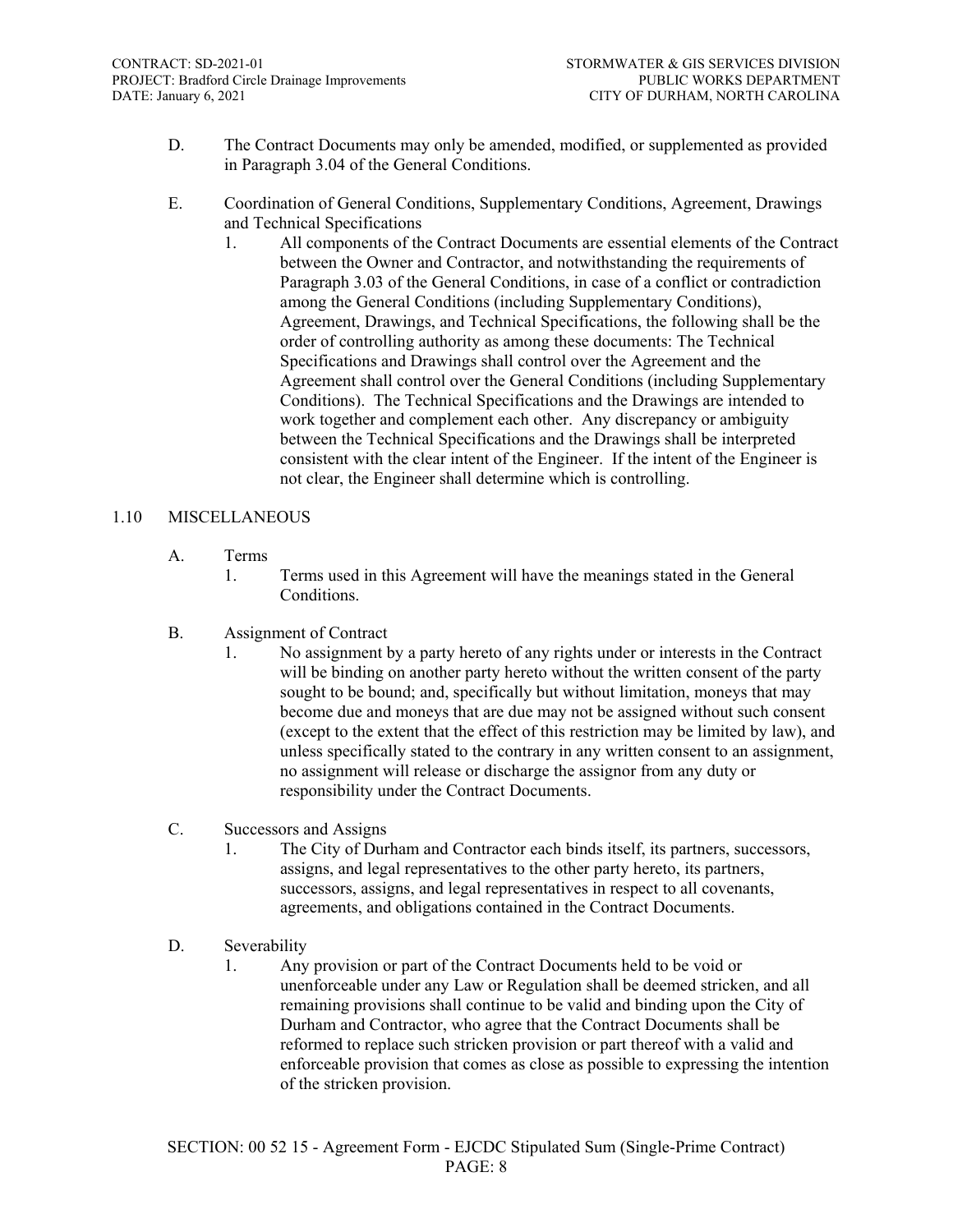- E. Notices and Communications
	- 1. All notices and other communications required or permitted by Contract shall be in writing and shall be given by personal delivery, fax, or certified United States mail (return receipt requested) addressed/faxed as follows:

To the City of Durham (Owner): Attention: Antwon Williams, P.E. City of Durham Public Works Department Stormwater & GIS Services Division 101 City Hall Plaza Durham NC 27701 E-mail: [antwon.williams@DurhamNC.gov](mailto:antwon.williams@DurhamNC.gov) Fax: (919) 560-4326 ext. 30254

To the Contractor: [*to be completed upon execution*]

- 2. A change of address, fax number, or person to receive notices or communications may be made by either party by notice given to the other party. Any notices or communications under Contract shall be deemed given at the time of actual delivery, if it is personally delivered or faxed. If the notices or communications are sent by United States mail, it shall be deemed given upon the third calendar day following the day on which the notices or communications were postmarked, or upon actual delivery, whichever first occurs.
- F. Not Used
- G. Technical Data and Other Work
	- 1. Subsurface and Physical Conditions
		- a. A subsurface investigation was conducted in advance of the Project.
			- 1) "Report of Subsurface Exploration and Geotechnical Engineering Evaluation Bradford Circle Pavement Design," dated August 23, 2018.
	- 2. Hazardous Environmental Condition
		- a. No reports or drawings related to Hazardous Environmental Condition are known to the City of Durham or Engineer.
	- 3. Other Work
		- a. The City of Durham and Engineer are unaware of any other work on the Site at the time of Notice to Proceed.
- H. Contractor's Insurance Requirements -- Contractor shall maintain the insurance coverage required under Article 5 of the General Conditions and in the amounts identified below. In the case of any conflict between this Paragraph 1.10.H and Article 5 of the General Conditions, the Contractor shall comply with more stringent requirement.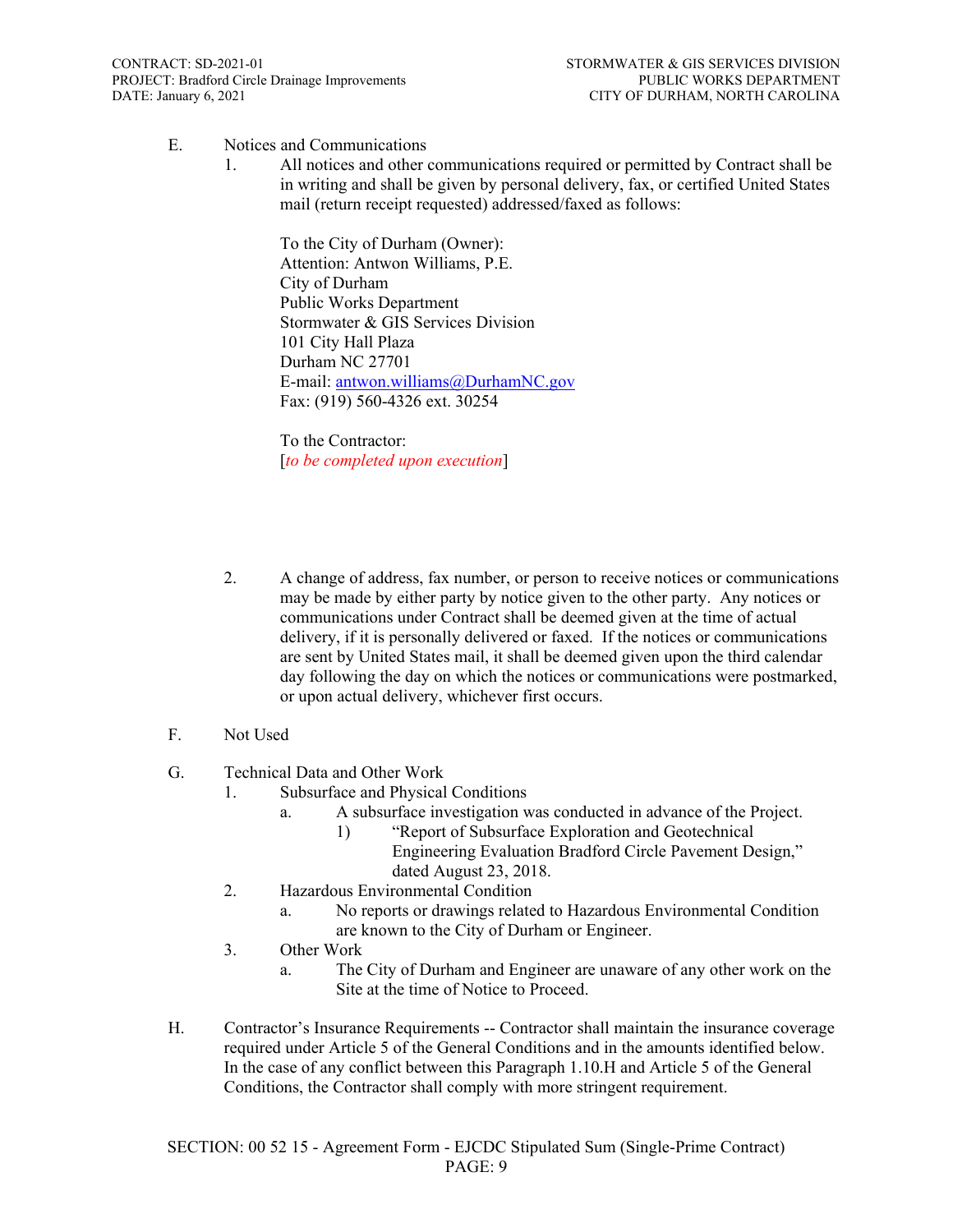- 1. Contractor agrees to maintain, on a primary basis and at is sole expense, at all times during the life of this Contract the following applicable coverage's and limits. The requirements contained herein, as well as City's review or acceptance of insurance maintained by Contractor is not intended to and shall not in any manner limit or qualify the liabilities or obligations assumed by Contractor under this Contract.
- 2. Commercial General Liability Combined single limit of no less than \$1,000,000 each occurrence and \$2,000,000 aggregate. Coverage shall not contain any endorsement(s) excluding nor limiting Product/Completed Operations, Contractual Liability, Cross Liability, or Personal and Advertising injury Liability.
- 3. Automobile Liability Limits of no less than \$1,000,000 Combined Single Limit. Coverage shall include liability for Owned, Non-Owned and Hired automobiles. In the event Contractor does not own automobiles, Contractor agrees to maintain coverage for Hired and Non-Owned Auto Liability, which may be satisfied by way of endorsement to the Commercial General Liability policy or separate Auto Liability policy. Automobile coverage is only necessary if vehicles are used in the provision of services under this Contract and/or are brought on a City of Durham site.
- 4. Umbrella or Excess Liability Contractor may satisfy the minimum liability limits required above under an Umbrella or Excess Liability policy. There is no minimum Per Occurrence limit of liability under the Umbrella or Excess Liability, however, the Annual Aggregate limits shall not be less than the highest 'Each Occurrence' limit for required policies. Contractor agrees to endorse City of Durham as an 'Additional Insured' on the Umbrella or Excess Liability, unless the Certificate of Insurance states the Umbrella or Excess Liability provides coverage on a 'Follow-Form' basis.
- 5. Worker's Compensation & Employers Liability Contractor agrees to maintain Worker's Compensation Insurance in accordance with North Carolina General Statute Chapter 97 and with Employer Liability limits of no less than \$500,000 each accident, each employee and policy limit. This policy must include a Waiver of Subrogation.
- 6. Additional Insured Contractor agrees to endorse the City as an Additional Insured on the Commercial General Liability. The Additional Insured shall read 'City of Durham as its interest may appear'. Certificate of Insurance – Contractor agrees to provide City of Durham a Certificate of Insurance evidencing that all coverage's, limits and endorsements required herein are maintained and in full force and effect, and Certificates of Insurance shall provide a minimum thirty (30) day endeavor to notify, when available, by Contractor's insurer. If Contractor receives a non-renewal or cancellation notice from an insurance carrier affording coverage required herein, or receives notice that coverage no longer complies with the insurance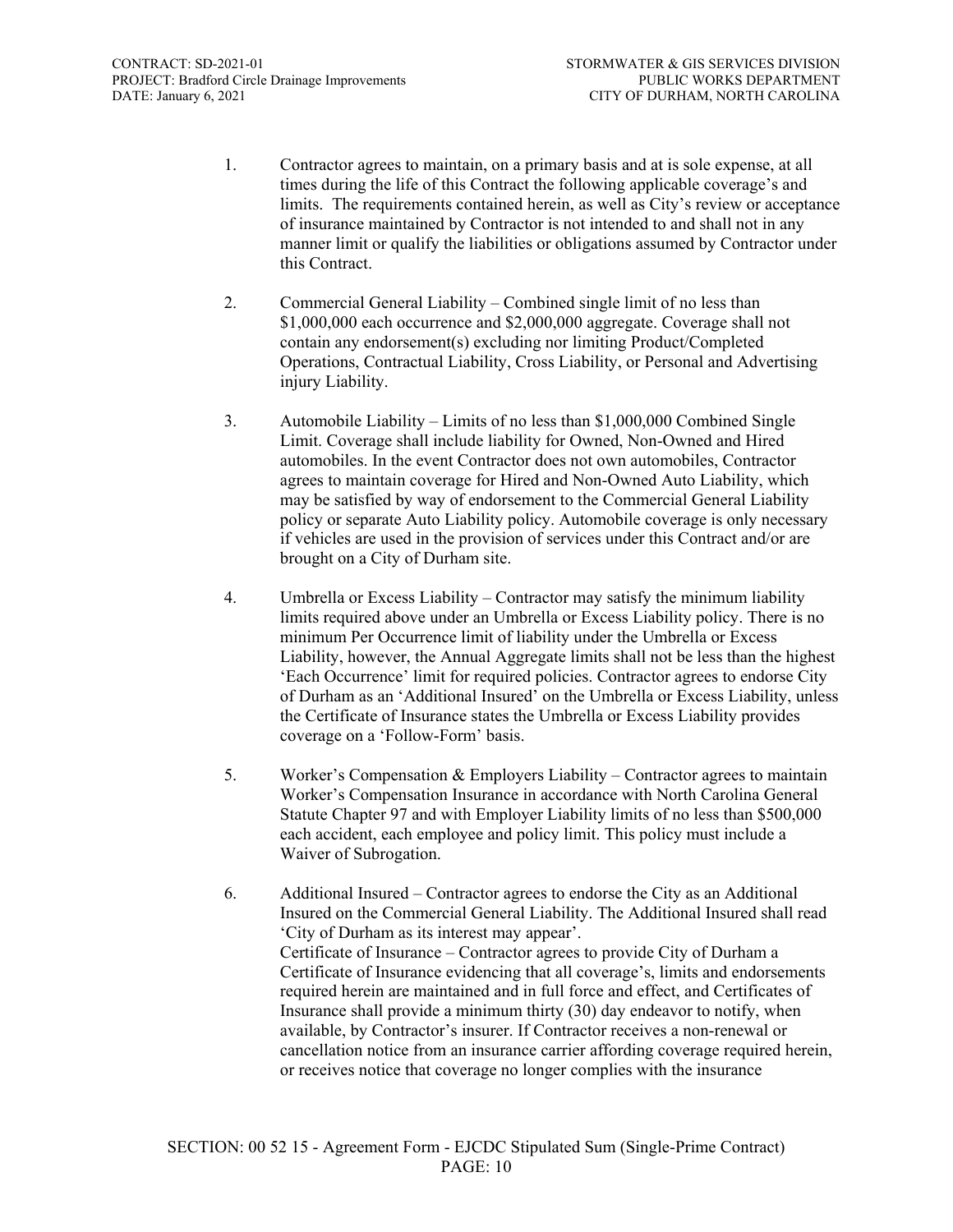requirements herein, Contractor agrees to notify the City within five (5) business days with a copy of the non-renewal or cancellation notice, or written specifics as to which coverage is no longer in compliance. The Certificate Holder address should read:

City of Durham ATTN: Antwon Williams, P.E. Public Works Department 101 City Hall Plaza Durham, NC 27701

- 7. All insurance companies must be authorized to do business in North Carolina with a Best rating A-VIII or higher.
- I. E-verify Requirements
	- 1. If this contract is awarded pursuant to North Carolina General Statutes (NCGS) 143-129
		- a. the contractor represents and covenants that the contractor and its subcontractors comply with the requirements of Article 2 of Chapter 64 of the NCGS;
		- b. the words "contractor," "contractor's subcontractors," and "comply" as used in this subsection (1) shall have the meanings intended by NCGS 143-129 (j); and
		- c. the City is relying on this subsection (1) in entering into this contract.
	- 2. If this contract is subject to NCGS 143-133.3, the contractor and its subcontractors shall comply with the requirements of Article 2 of Chapter 64 of the NCGS.
- J. Change "SDBE" to "UBE" Paragraph 6.06.K, and subparagraphs, are amended by replacing the phrase "Small Disadvantaged Business Enterprises" with "Underutilized Business Enterprises" and replacing "SDBE" with "UBE".
- K. Indemnification provision replacement –Paragraph 6.20 (Indemnification) of the General Conditions is deleted in its entirety and replaced with the following new paragraph:
- 6.20 *Indemnification applicable to construction agreements or design professional agreements.*
- A. (Definitions). These definitions apply to this Paragraph 6.20 unless otherwise stated.

Contractor – Each party to this contract except the City of Durham.

Construction agreement -- any promise or agreement in, or in connection with, a contract or agreement relative to the design, planning, construction, alteration, repair, or maintenance of a building, structure, highway, road, appurtenance, or appliance, including moving, demolition, and excavating connected therewith.

Defend -- to pay for or furnish counsel at the expense of the Contractor to defend any of the Indemnitees against claims alleged or brought against any of the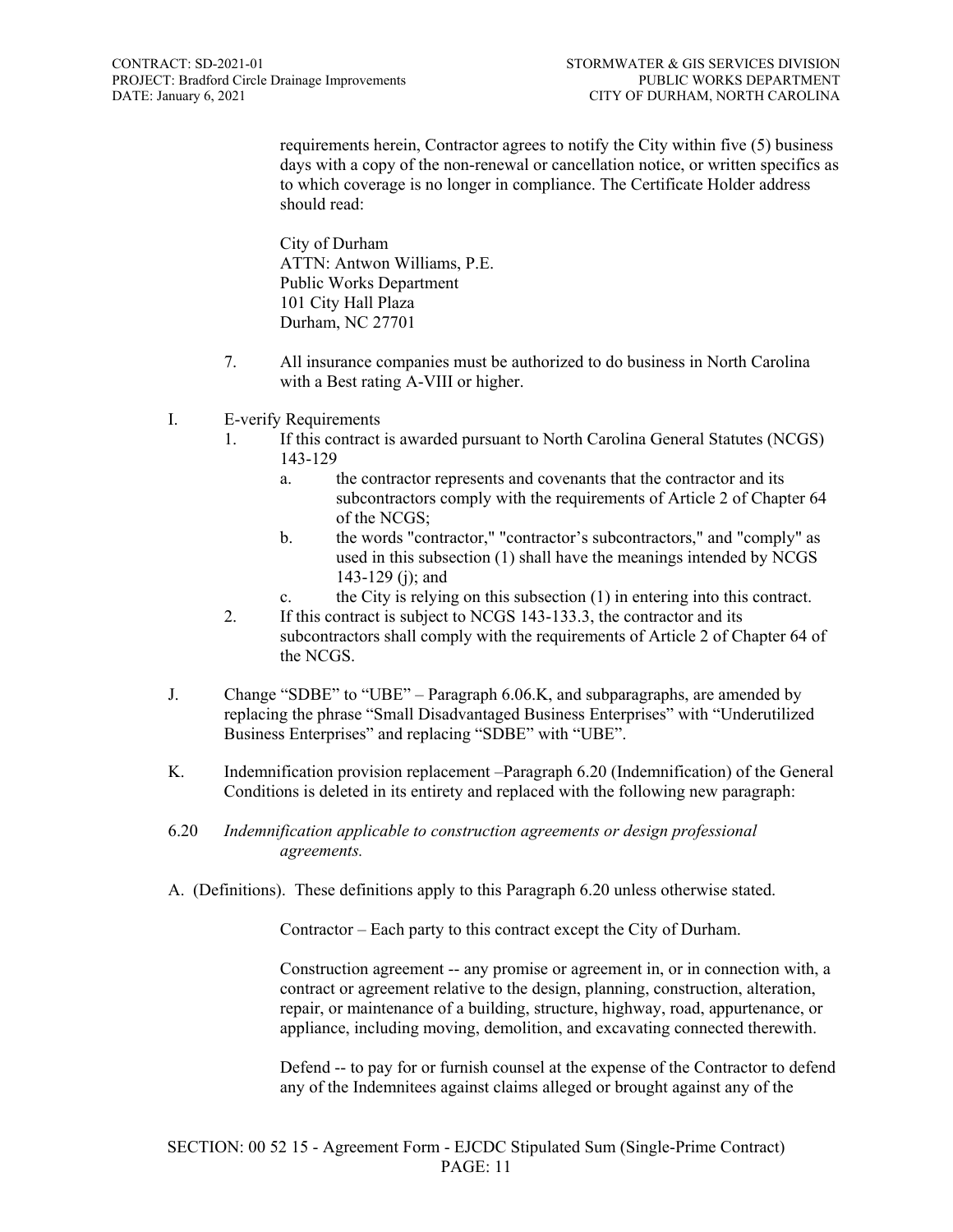Indemnitees by a third party alleged or brought in any court or other tribunal, including forms of alternative dispute resolution required by law or contract, before the court or tribunal has reached a final determination of fault.

Derivative parties -- with respect to a party, any of that party's subcontractors, agents, employees, or other persons or entities for which the party may be liable or responsible as a result of any statutory, tort, or contractual duty.

Design professional -- a person or entity who is licensed under and provides professional services regulated by Chapters 83A, 89A, 89C, 89E, or 89F of the N. C. General Statutes.

Design professional services -- a service or work performed by a design professional for which licensure is required under Chapters 83A, 89A, 89C, 89E, or 89F of the N. C. General Statutes.

Fault – a breach of contract; negligent, reckless, or intentional act or omission constituting a tort under applicable statutes or common law; or violations of applicable statutes or regulations.

Indemnitees -- City and its officers, officials, independent contractors, agents, and employees, excluding the Contractor.

Subcontractor – any person or entity, of any tier, providing labor or material through the Contractor for use on the project at issue in the applicable construction agreement or design professional agreement.

B. (Standard Indemnification). (i) To the maximum extent allowed by law, the Contractor shall defend, indemnify and hold harmless Indemnitees from and against all Charges that arise in any manner from, in connection with, or out of this contract as a result of acts or omissions of the Contractor or its derivative parties. In performing its duties under this subsubparagraph "i," the Contractor shall at its sole expense defend Indemnitees with legal counsel reasonably acceptable to City. (ii) "Charges" means claims, judgments, costs, damages, losses, demands, liabilities, duties, obligations, fines, penalties, royalties, settlements, and expenses. Included without limitation within "Charges" are (1) interest and reasonable attorney's fees assessed as part of any such item, and (2) amounts for alleged violations of sedimentation pollution, erosion control, pollution, or other environmental laws, regulations, ordinances, rules, or orders - including but not limited to any such alleged violation that arises out of the handling, transportation, deposit, or delivery of the items that are the subject of this contract. (iii) Other Provisions Separate. Nothing in this Paragraph 6.20 shall affect any warranties in favor of the City that are otherwise provided in or arise out of this contract. This Paragraph 6.20 is in addition to and shall be construed separately from any other indemnification provisions that may be in this contract. (iv) Survival. This Paragraph 6.20 shall remain in force despite termination of this contract (whether by expiration of the term or otherwise) and termination of the services of the Contractor under this contract.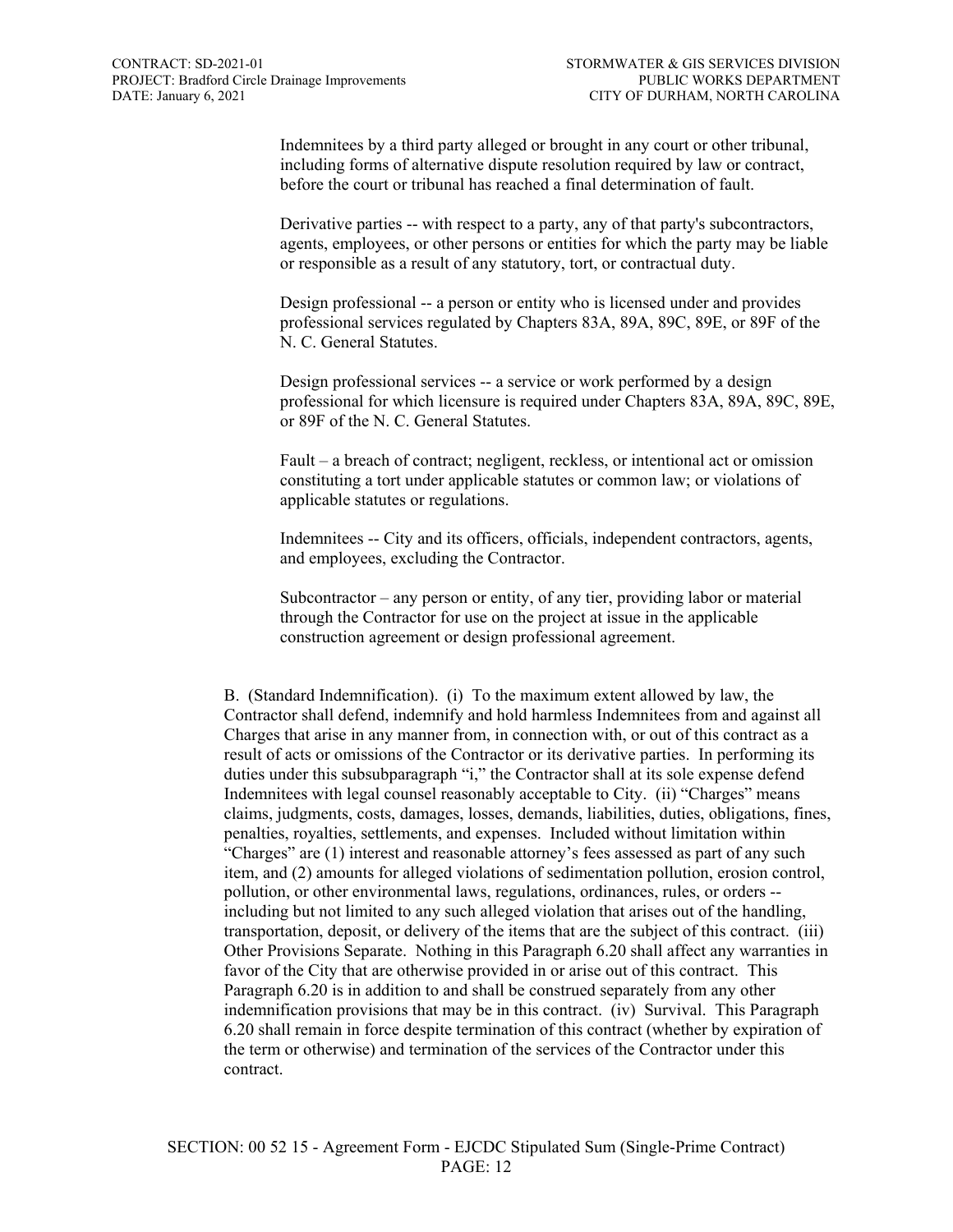C. (Restriction regarding Indemnitees' Negligence). This contract shall not require the Contractor to indemnify or hold harmless Indemnitees against liability for damages arising out of bodily injury to persons or damage to property proximately caused by or resulting from the negligence, in whole or in part, of Indemnitees.

D. (Restriction regarding Fault). Nothing in this contract requires the Contractor to indemnify or hold harmless Indemnitees or any other person or entity against losses, damages, or expenses unless the fault of the Contractor or its derivative parties is a proximate cause of the loss, damage, or expense indemnified.

E. (Restriction regarding Negligence). Nothing in this contract requires the Contractor to defend Indemnitees or any other person or entity against liability or claims for damages, or expenses, including attorney's fees, proximately caused or alleged caused by the professional negligence, in whole or in part of the Contractor, the City, or their derivative parties, whether the claim is alleged or brought in tort or contract.

F. (Liability When at Fault). It is agreed without limitation that nothing in this contract shall be interpreted to exclude from any indemnity or hold harmless provisions enforceable under subparagraphs 6.20.C and 6.20.D any attorneys' fees, litigation or arbitration expenses, or court costs actually incurred by the City to defend against third party claims alleged in any court, tribunal, or alternative dispute resolution procedure required of the City by law or by contract, if the fault of the Contractor or its derivative parties is a proximate cause of the attorney's fees litigation or arbitration expenses, or court costs to be indemnified.

G. (Insurance contracts and bonds) This Paragraph 6.20 does not affect an insurance contract, workers' compensation, or any other agreement issued by an insurer; and does not apply to lien or bond claims asserted under Chapter 44A of the N.C. General Statutes.

#### L. Performance of Private Work in Conjunction with Contract

1. The Contractor shall not perform work for private citizens or agencies in conjunction with this Project or within the Project Sites of this Contract. Any other work performed by the Contractor within the vicinity of the Project Sites shall be completed prior to mobilization to each individual Site or after substantial completion and demobilization from the individual Site.

#### M. NCDENR Fines

1. In addition to Liquidated Damages, Contractor shall pay Owner for any NCDENR fines that may be levied against the Owner but related to the Contractor's actions.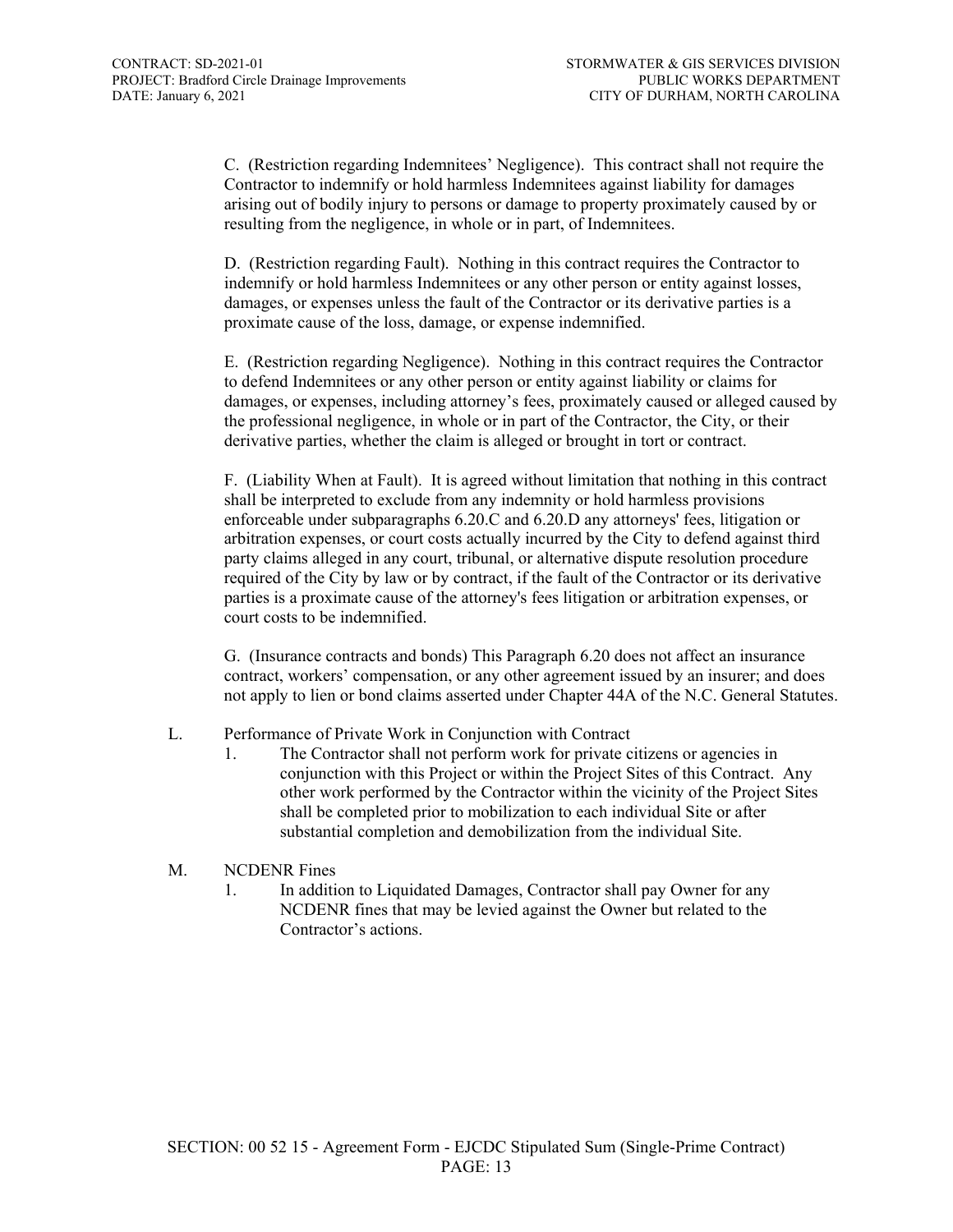#### NON-COLLUSION STATEMENT BY CONTRACTOR

The City of Durham prohibits collusion, which is defined as a secret agreement for a deceitful or fraudulent purpose.

I, ……………………………………………………, affirm that I have not engaged in collusion with any City employee(s), other person, corporations, or firms relating to this Bid, proposals, or quotations. I understand collusive bidding is a violation of state and federal law and can result in fines, prison sentences, and civil damage awards.

…………………………………………………… **CONTRACTOR**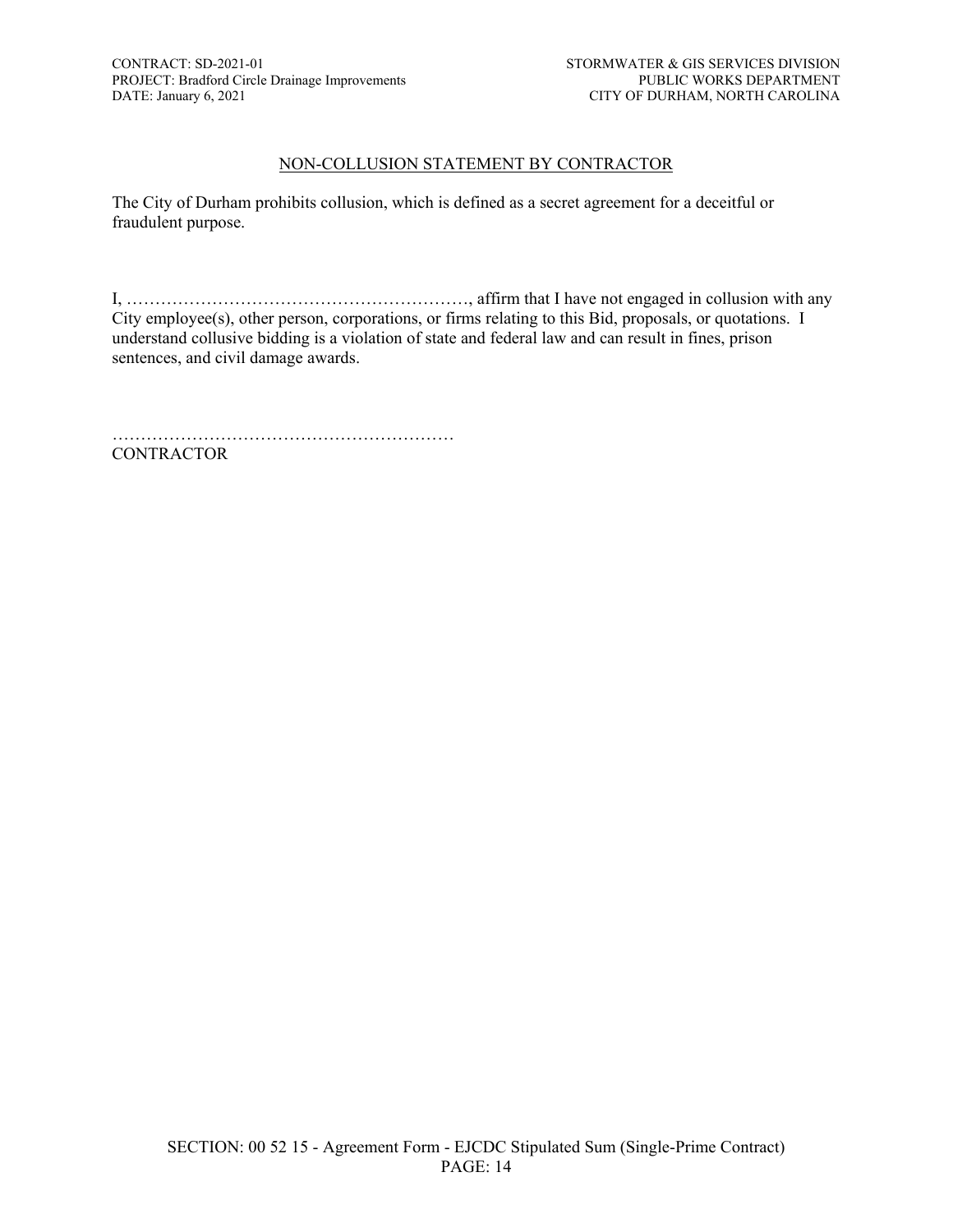IN WITNESS WHEREOF, the City and the Contractor have caused this contract to be executed under seal themselves or by their respective duly authorized agents or offices on this [*to be completed upon execution*] day of [*to be completed upon execution*], 20[*to be completed upon execution*] (the "Effective Date").

ATTEST: CITY OF DURHAM

By:

preaudit certificate, if applicable \_\_\_\_\_\_\_\_\_\_\_\_\_\_\_\_\_\_\_\_\_\_

Address for giving notices:

Attention: Antwon Williams, P.E. City of Durham Public Works Department Stormwater & GIS Services Division 101 City Hall Plaza Durham NC 27701 E-mail: [antwon.williams@DurhamNC.gov](mailto:antwon.williams@DurhamNC.gov) Phone No.: (919) 560-4326, ext. 30254 Fax No.: (919) 560-4316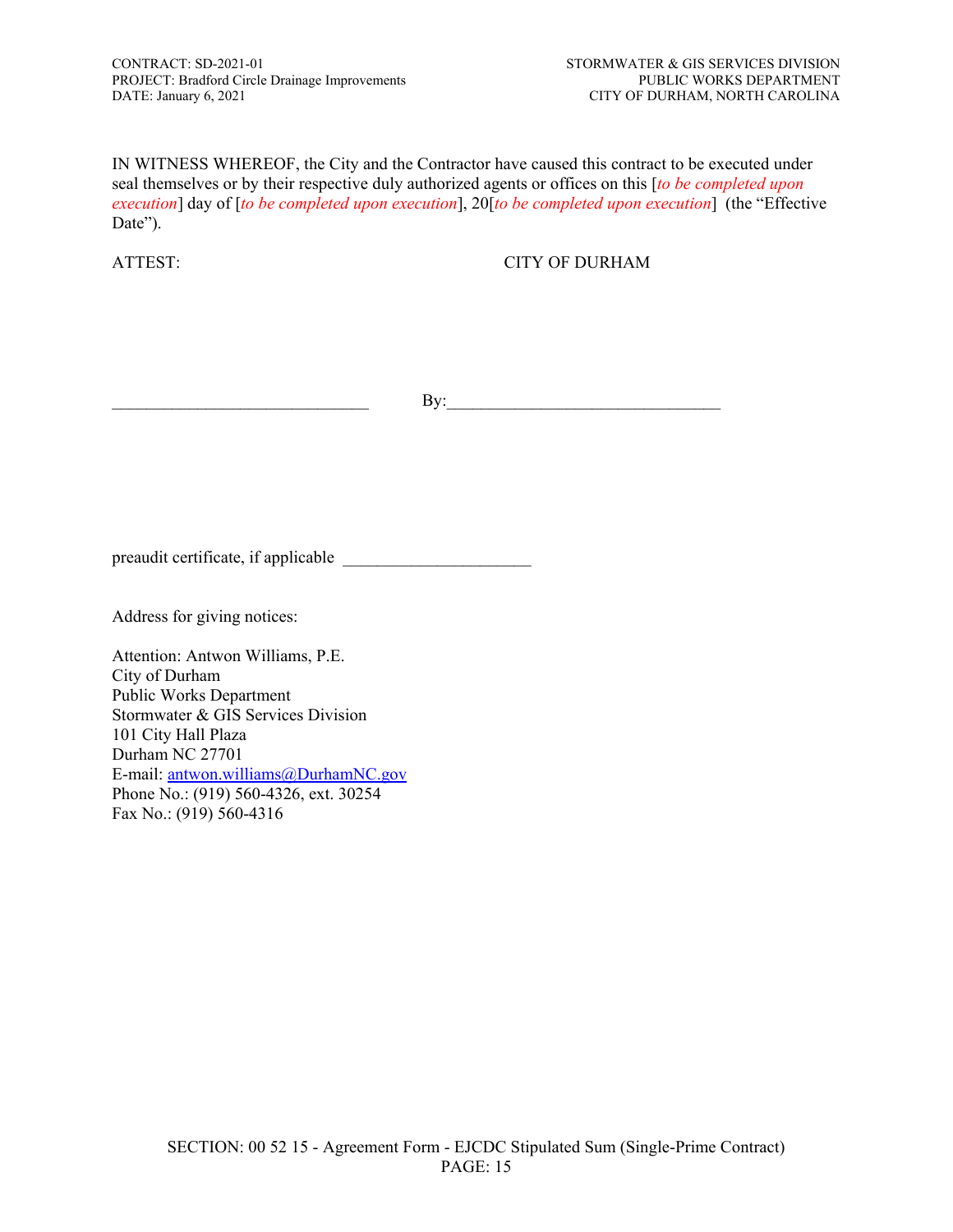### CONTRACTOR (CORPORATION):

#### (CORPORATE SEAL)

Attest: ..................................................................

Title: ....................................................................

#### (CORPORATE SEAL)

Address for giving notices:

..............................................................................

..............................................................................

..............................................................................

Phone No.: ……………………………………...

Fax No.: ………………………………………...

License No.: .........................................................

Agent for service or process: …...........................

………………………………………………..… (If Contractor is a corporation or partnership, attach evidence of authority to sign.)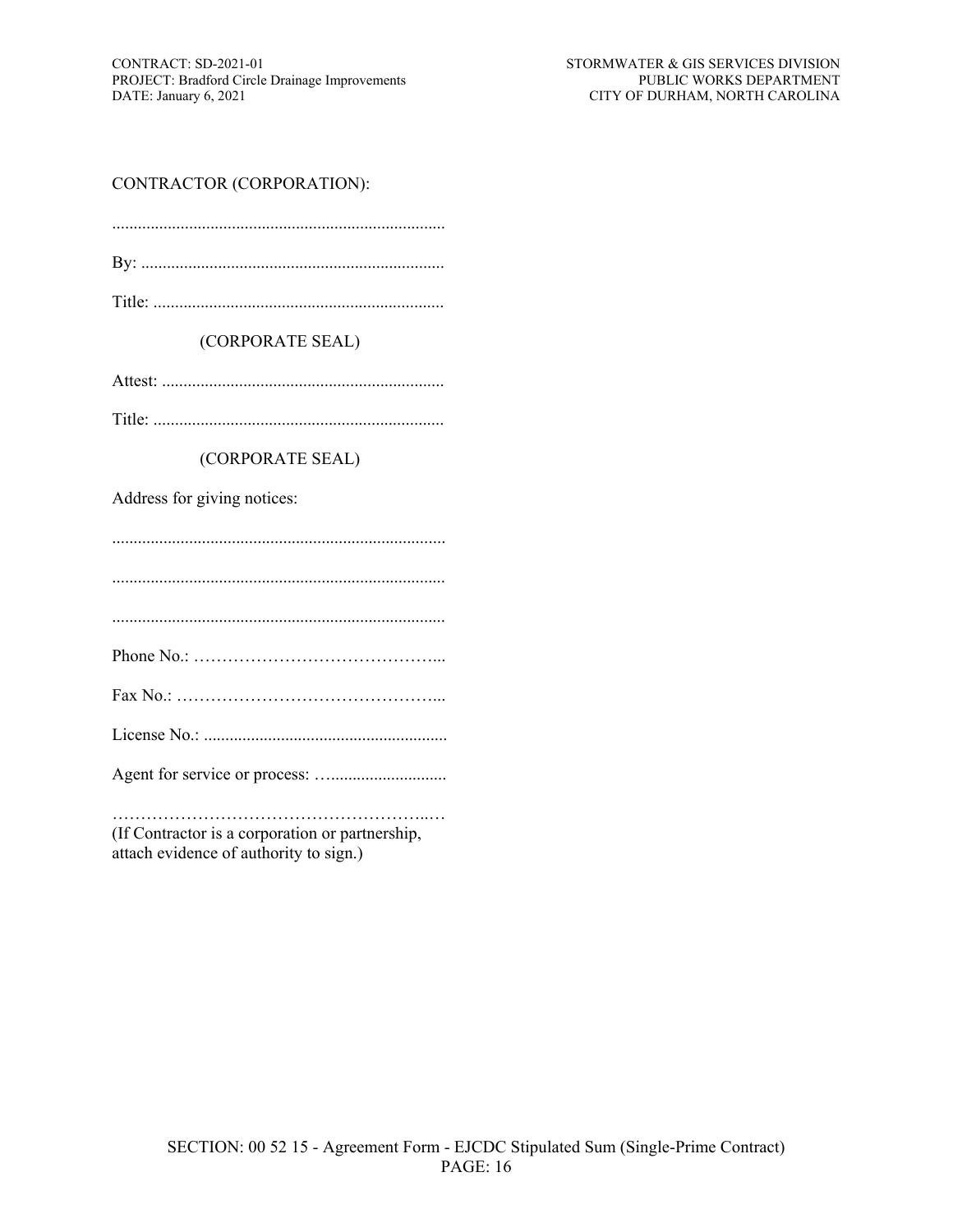State of …………………………………………. ACKNOWLEDGMENT BY CORPORATION

County of ……………………………………….

I, a notary public in and for the aforesaid county and state, certify that …………………………………… personally appeared before me this day and stated that he or she is

(*Strike through the inapplicable:*) chairperson/ president/ chief executive officer/ vice-president/ assistant vice-president/ treasurer/ chief financial officer of

[*to be completed upon execution*], a corporation, and that by authority duly given and as the act of the corporation, he or she signed the foregoing contract or agreement with the City of Durham and the corporate seal was affixed thereto. This the …………………………… day of ………………………………………… 20…….

| My commission expires: |  |
|------------------------|--|
|                        |  |

………………………... Notary Public

My commission expires: …………………………………………………………